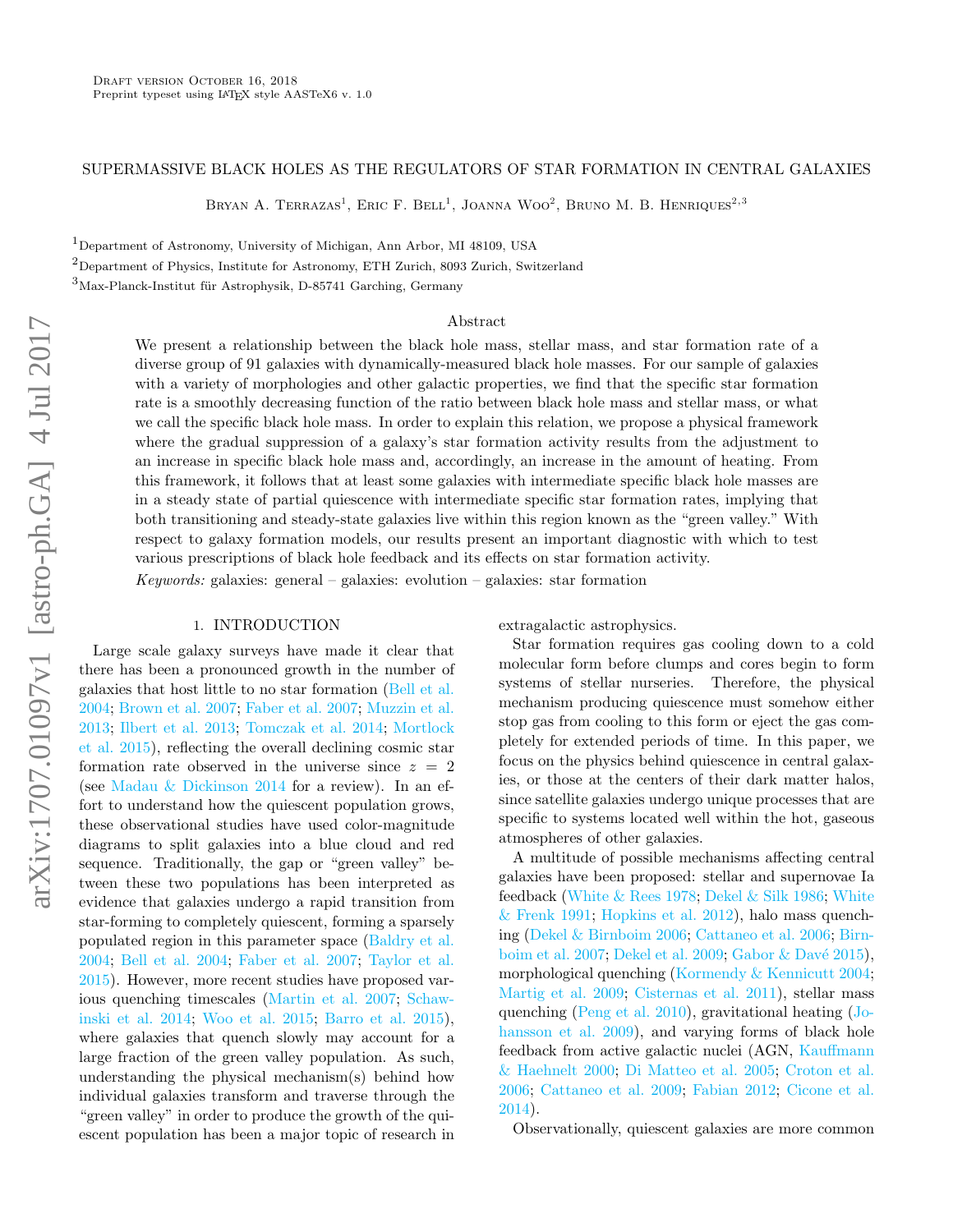

<span id="page-1-0"></span>Figure 1. Projections of the 3-dimensional sSFR– $M_{\text{BH}}-M_*$  data cube: (a) sSFR as a function of  $M_*$ . The gray data points indicate a sample of local galaxies to show the star forming main sequence. The dashed line indicates the boundary below which the sample is no longer complete; (b) sSFR as a function of  $M_{\rm BH}$ ; (c)  $M_{\rm BH}$  as a function of  $M_*$ . Color gradients indicate the values for the axis not shown. The lines at the bottom right of (a) and (c) indicate the errors on  $M_*$ .

with increasing stellar mass, and tend to host massive bulges, concentrated central stellar surface densities, concentrated light profiles, higher central velocity dispersions, and more massive dark matter halos [\(Kauff](#page-8-22)[mann et al.](#page-8-22) [2003;](#page-8-22) [Franx et al.](#page-8-23) [2008;](#page-8-23) [Bell et al.](#page-8-24) [2012;](#page-8-24) [Lang et al.](#page-9-12) [2014;](#page-9-12) [Bluck et al.](#page-8-25) [2014;](#page-8-25) [Woo et al.](#page-9-7) [2015;](#page-9-7) [Mandelbaum et al.](#page-9-13) [2016\)](#page-9-13). Many of these properties are expected to correlate closely with the central supermassive black hole mass [\(Kormendy & Ho](#page-8-26) [2013\)](#page-8-26), lending support to the idea that black hole-driven feedback is important for producing quiescence in central galaxies.

Recently, a myriad of studies have compiled an evergrowing list of dynamically-measured black hole masses (e.g., [Kormendy & Ho](#page-8-26) [2013;](#page-8-26) [Saglia et al.](#page-9-14) [2016;](#page-9-14) [van](#page-9-15) [den Bosch](#page-9-15) [2016\)](#page-9-15), allowing a more direct and statistical study of how black holes and galactic properties correlate with one another. [Terrazas et al.](#page-9-16) [\(2016b\)](#page-9-16) used a combination of these compilations in order to show that quiescent galaxies have more massive black holes than star-forming galaxies at a given stellar mass. They also show that this behavior is naturally produced in models where star formation is regulated by long-lived radiomode AGN feedback.

This paper aims at expanding their study by exploring exactly how the star formation rate of a galaxy correlates with its black hole mass and stellar mass, thereby probing the way in which the black hole responsible for AGN feedback affects the amount of star formation occurring in the galaxy.

We begin by presenting the galaxy data we use in our analysis (§2) and go on to describe the resulting trends and correlations produced by the data  $(\S3)$ . We then discuss the physical framework we propose in order to interpret our results in the context of AGN feedback

(§4.1). This motivates a discussion on whether galaxies which host intermediate amounts of star formation, or what we call 'partially quiescent' galaxies, are truly transitioning (§4.2). Model results are then shown in order to compare our physical interpretation with the results from detailed simulations of galaxy formation (§4.3). Finally, we end with concluding remarks (§5).

## 2. DATA

We adopt the sample of nearby ( $z \lesssim 0.034$  or d  $\lesssim$ 150 Mpc) galaxies with dynamical estimates of black hole masses  $(M_{BH})$  from [Terrazas et al.](#page-9-16) [\(2016b\)](#page-9-16), where the base sample comes from [Saglia et al.](#page-9-14) [\(2016\)](#page-9-14) and is supplemented by [van den Bosch](#page-9-15) [\(2016,](#page-9-15) and references therein). Our sample selects only central galaxies, identified as the brightest or only members in their association within a ∼1 Mpc radius in order to focus on the physics of quiescence for galaxies at the centers of their potential wells.

We use extinction-corrected 2MASS 'total'  $K_s$  apparent magnitudes [\(Huchra et al.](#page-8-27) [2012\)](#page-8-27) to infer galaxy stellar masses  $(M_*)$ , adopting a single K-band stellar  $M_*/L_{\rm K}$  ratio of 0.75 and assuming an uncertainty of 0.15 dex. In order to calculate star formation rates (SFRs), we use far-infrared (FIR) fluxes obtained by IRAS [\(Rice](#page-9-17) [et al.](#page-9-17) [1988;](#page-9-17) [Moshir & et al.](#page-9-18) [1990;](#page-9-18) [Surace et al.](#page-9-19) [2004;](#page-9-19) [Serjeant & Hatziminaoglou](#page-9-20) [2009,](#page-9-20) see also corrections to [Knapp et al.](#page-8-28) [1989](#page-8-28) in NED by Knapp 1994) in conjunction with the methods to derive SFR described in [Ken](#page-8-29)nicutt  $&$  Evans [\(2012\)](#page-8-29). Galaxies with no infrared detections or detections that result in  $SFR/M_* < 10^{-13}$  yr<sup>-1</sup> are shown as upper limits. We adopt a 0.3 dex uncertainty for our SFR values [\(Bell](#page-8-30) [2003\)](#page-8-30). Refer to [Terrazas](#page-9-16) [et al.](#page-9-16) [\(2016b\)](#page-9-16) for more information on the methods for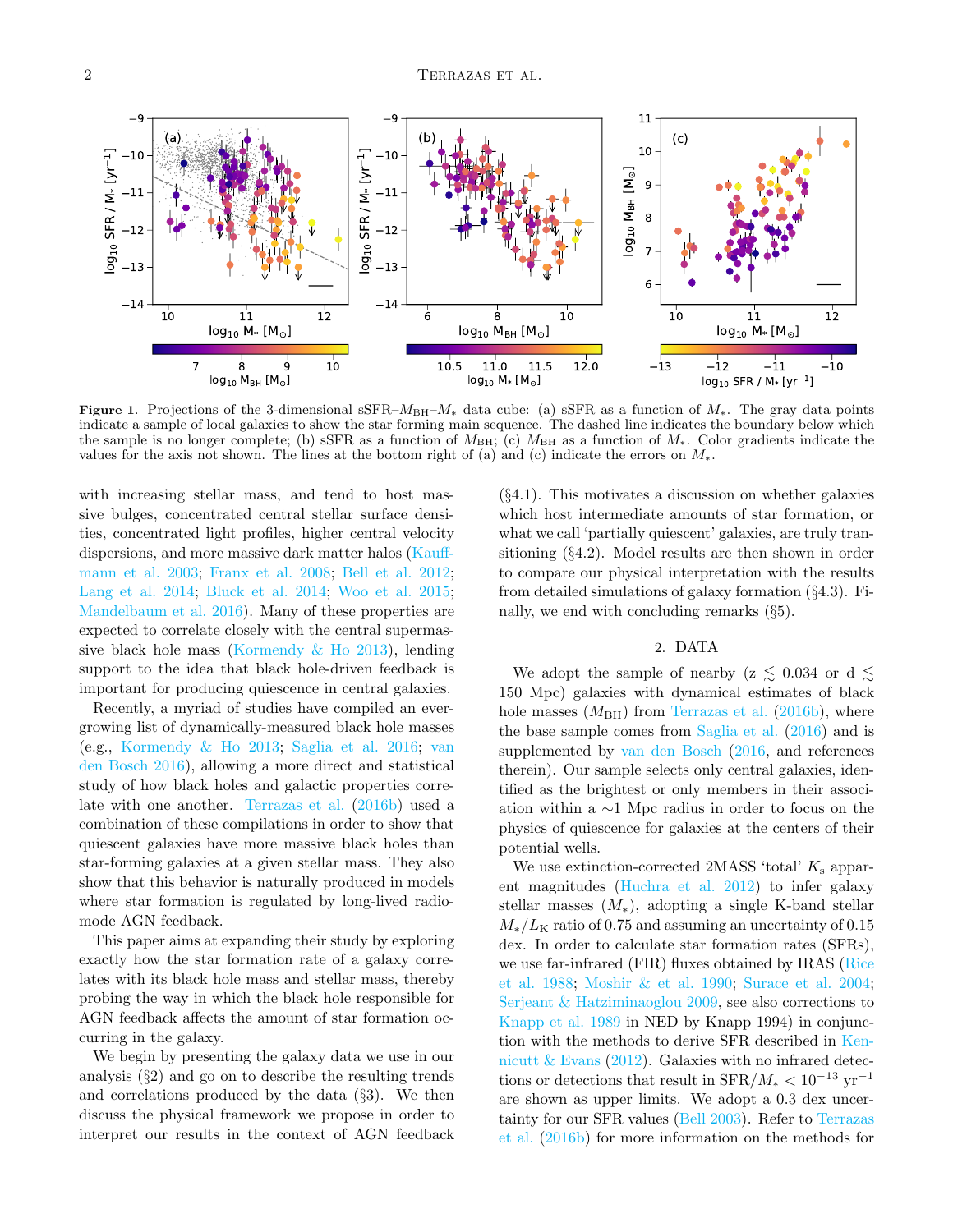

<span id="page-2-0"></span>Figure 2. sSFR as a function of  $M_{\text{BH}}$  for different bins of  $M_*$ . The dotted lines are the same in each panel in order to compare the relations at high and low  $M_*$  bins. Open, left-facing triangles indicate the median sSFR at each  $M_*$  bin.

calculating galaxy properties.

Table [1](#page-7-0) shows the data we used in our study and Table [2](#page-10-0) shows the data we used to infer galaxy properties from the literature.

## 3. RESULTS

<span id="page-2-1"></span>Figure [1](#page-1-0) shows the sSFR– $M_*$ , sSFR– $M_{\rm BH}$ , and  $M_{\rm BH}$ – M<sup>∗</sup> parameter space for our sample of 91 central galaxies. These plots show three projections of a 3 dimensional data cube where the color gradient in each panel represents the values of the axis not shown. We can see a clear correlation between sSFR,  $M_{\text{BH}}$ , and  $M_*$  - namely, for a given  $M_*$ , quiescent galaxies have more massive  $M_{\rm BH}$  than star-forming galaxies, as is shown and discussed in [Terrazas et al.](#page-9-16) [\(2016b\)](#page-9-16). However, galaxies at a given  $M_*$  can have diverse sSFRs which generally decrease with increasing  $M_{\rm BH}$  as can be seen in the color gradient in the rightmost panel of Figure [1.](#page-1-0) This trend appears to be continuous in our data, motivating us to avoid classifying galaxies into two broad categories of 'star-forming' and 'quiescent.' Thus, we choose to explicitly explore whether the sSFR distribution produces a dichotomy or instead varies more continuously as a function of other galaxy parameters.

In order to investigate this, we focus on the central panel of Figure [1](#page-1-0) and show sSFR as a function of  $M_{\rm BH}$ separated into bins of  $M_*$  in Figure [2.](#page-2-0) We find that the sSFR is a smoothly declining function of  $M_{\rm BH}$  in each  $M_*$  bin. The dotted black line is the same in all panels in order to show the similar slope of the relation at all  $M_*$  bins. There is also an offset in the relation between different  $M_*$  bins where less massive galaxies tend to have lower sSFRs at a given  $M_{\rm BH}$  than more massive galaxies. We also note that while there is a wide range of sSFRs at a given  $M_*$ , the median sSFR at each  $M_*$ bin (open, left-facing triangles) gradually decreases as  $M_*$  increases at  $\log_{10} M_* > 10.75$ , in accordance with the observation that more massive galaxies tend to be more quiescent. The galaxies detected at the two lowest  $M_*$  bins show lower median sSFRs. This is likely due to the fact that these galaxies are not representative of the general galaxy population at these  $M_*$  bins,

since most low mass galaxies probably have central black holes with masses too low to be detected [\(Reines et al.](#page-9-21) [2013\)](#page-9-21). Finally, we note that more massive galaxies tend to have more massive black holes although the scatter is substantial as is evident in the right panel of Figure [1.](#page-1-0)

The presence of a vertical offset for different  $M_*$  bins for the relations shown in Figure [2](#page-2-0) hints at the fact that galaxies form a manifold in this three dimensional space. We choose to fit the simplest three-dimensional manifold – a plane – to the sSFR– $M_{\rm BH}$ – $M_*$  distribution for our sample of galaxies using a linear ordinary least squares analysis, excluding galaxies with sSFR upper limits from our fit. The result is described by the equation:

$$
log_{10} sSFR = (0.80 \pm 0.18) log_{10} \frac{M_{*}}{M_{*,avg}}
$$

$$
- (0.82 \pm 0.08) log_{10} \frac{M_{BH}}{M_{BH,avg}}
$$

$$
- (11.84 \pm 0.10),
$$
 (1)

where we adopt bootstrap errors. We normalize  $M_*$ and  $M_{BH}$  by their average values for our sample, where  $M_{*,\text{avg}} = 1.62 \times 10^{11} \text{ M}_{\odot}$  and  $M_{\text{BH,avg}} = 8.71 \times 10^8 \text{ M}_{\odot}$ .

We note that the powers for  $M_*$  and  $M_{\rm BH}$  are about equal. For this reason, Figure [3](#page-3-0) shows a projection of this plane by plotting  $\log_{10}$ SFR against the logarithm of the ratio between  $M_{\rm BH}$  and  $M_*$ , or what we will call the galaxy's specific black hole mass  $(sM_{\rm BH})$ . Dividing by  $M_*$  effectively reduces the  $M_*$  dependence the sSFR has on the  $M_{\rm BH}$ . We find that the sSFR is a smoothly decreasing function of the  $sM_{\text{BH}}$  for the overall population where the scatter is ∼0.55 dex. Our result applies to a diversity of galaxy types, ranging from disky to spheroidal structures and spans a range of four orders of magnitude in sSFR, two orders of magnitude in stellar mass, and five orders of magnitude in black hole mass.

We color the data points by  $M_*$  to show two important features. First, we note that  $M_*$  and sSFR correlate poorly with one another compared to the correlation between  $sM_{\rm BH}$  and sSFR. In other words, galaxies with similar  $M_*$  can be found anywhere along the relation, with any sSFR value, since they can have a wide variety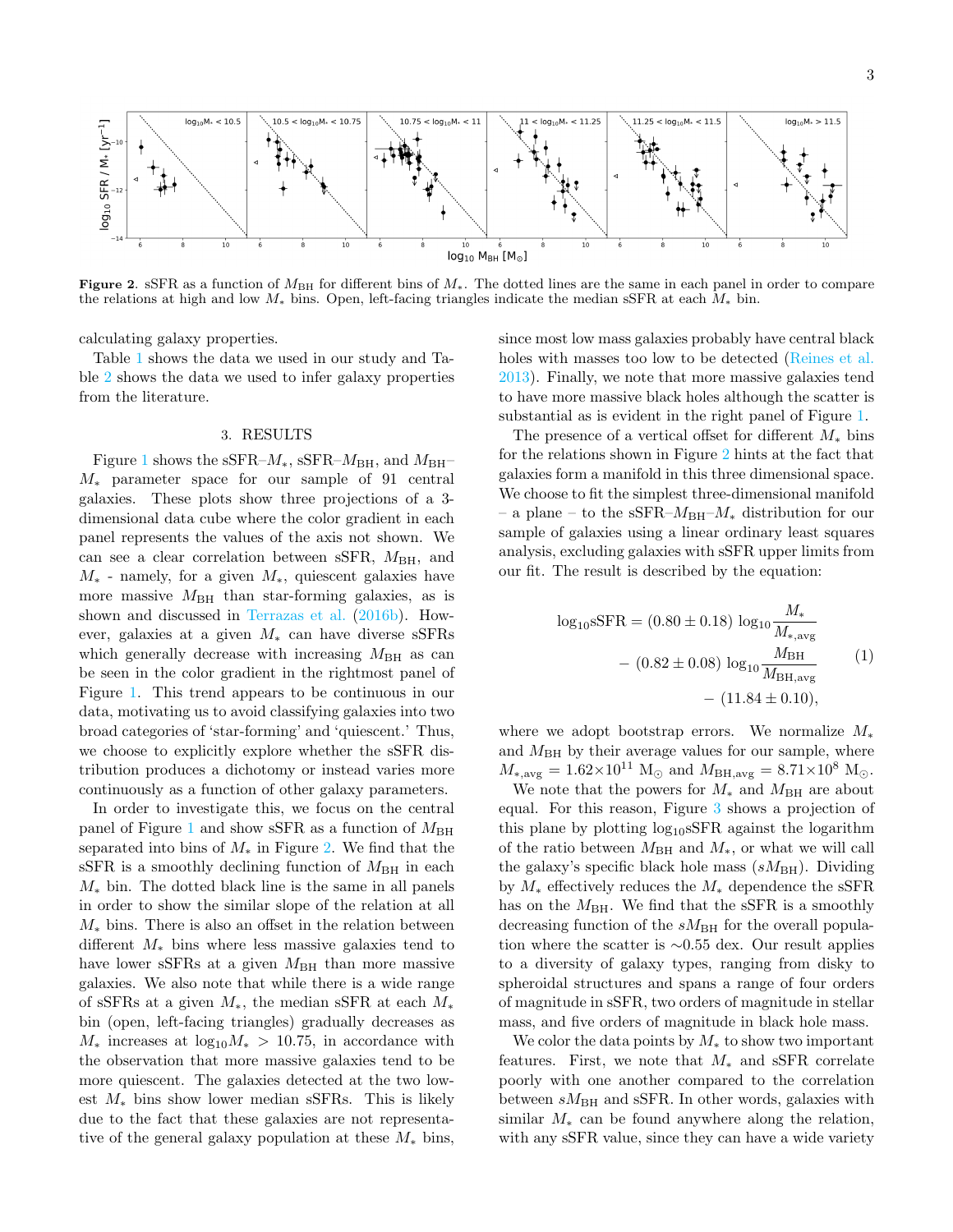

<span id="page-3-0"></span>Figure 3. sSFR as a function of  $M_{BH}/M_*$  or  $sM_{BH}$  for our sample. The dashed line indicates the best fit plane described by the equation shown at the bottom of the panel. Upper limits are not included in the fit and are indicated by open, unfilled data points. The light gray shaded region highlights galaxies which are partially quiescent (See Section [4.2\)](#page-4-0). The color gradient indicates M∗.

of  $sM_{\text{BH}}$  values. Second, while this first point is true, more massive galaxies tend to preferentially have larger  $sM_{\rm BH}$  and lower sSFRs while the opposite is true for less massive galaxies. This reflects the general trend that more massive galaxies tend to host less star formation while potentially hinting at the source of scatter in sSFR at a given  $M_*$ .

We note that a similar negative correlation is found in the central panel of Figure [1](#page-1-0) where there is no dependence on  $M_*$ . We find that the scatter in sSFR at a given  $M_{\rm BH}$  is 0.61 dex. Allowing the sSFR to be a function of both  $M_{\rm BH}$  and  $M_*$  provides a better fit with 0.55 dex scatter – corresponding to a reduction by a fifth of the total variance in the central panel of Figure  $1 1 -$  and is preferred at >99.99 percent level of all fits of bootstrapped samples having no  $M_*$  dependence. Even so, we stress that the exact powers of  $M_{\rm BH}$  and  $M_*$  need to be confirmed with a larger and more complete sample than what current black hole data sets offer. We note that alternative versions of this fit, using different prescriptions for estimating SFR (e.g., including UV detections) and different selections for the central galaxy sample give similar results, with the fit parameters varying within their quoted errors.

#### 4. DISCUSSION

## 4.1. Physical Framework and Interpretation

Our main result is that the sSFR of a galaxy correlates smoothly with  $sM_{\text{BH}}$ , suggesting that the star-forming properties of a galaxy are somehow aware of the properties of the central black hole. While the amount of scatter is significant at 0.55 dex, the negative correlation in our data is clearly present. In order to make physical sense of this, we argue that the sSFR can only know about the  $M_{\rm BH}$  and  $M_*$  if one of two scenarios are occurring: (1) black hole feedback, assuming it is measurable via  $M_{\rm BH}$ , is regulating the amount of star formation in the galaxy to some degree, or  $(2)$  the increase in  $M_{\rm BH}$ and decrease in sSFR are due to a strongly correlated but separate process where there is no direct causal connection between the two.

Recent galaxy formation models have relied on black hole-driven AGN feedback as the primary cause of quiescence [\(Croton et al.](#page-8-18) [2006;](#page-8-18) [Sijacki et al.](#page-9-22) [2007;](#page-9-22) [Guo et al.](#page-8-31) [2010;](#page-8-31) [Vogelsberger et al.](#page-9-23) [2014;](#page-9-23) [Porter et al.](#page-9-24) [2014;](#page-9-24) [Hen](#page-8-32)[riques et al.](#page-8-32) [2015;](#page-8-32) [Schaye et al.](#page-9-25) [2015\)](#page-9-25) since no other mechanism can produce a strong enough suppression of stellar mass build up in high mass galaxies [\(Bower et al.](#page-8-33) [2006\)](#page-8-33). [Terrazas et al.](#page-9-16) [\(2016b\)](#page-9-16) shows that out of the four models analyzed, only those models that use radio-mode AGN feedback to provide a continuous source of heat reproduce the observational result that quiescent and starforming galaxies lie on distinct regions on the  $M_{\rm BH}$ - $M_*$ plane where quiescent galaxies have more massive black holes than star-forming galaxies; this is unlike those models that use halo mass quenching or quasar-mode AGN feedback as the primary source of quiescence. As a result, we will set up a physical framework where we focus on scenarios which causally link the  $M_{\rm BH}$  and the sSFR of a galaxy.

Successful simulations have modeled AGN feedback in the radio mode as bubbles expanding into the circumgalactic medium around a galaxy in order to heat the surrounding gas, thereby cutting off the fuel needed for star formation (e.g., [Croton et al.](#page-8-18) [2006;](#page-8-18) [Sijacki et al.](#page-9-22) [2007\)](#page-9-22). While black hole feeding likely happens at irregular intervals depending on gas availability, bubbles formed by radio-mode AGN feedback are expanding into the medium long after accretion stops. In this physical scenario, the heating from the expansion of these bubbles is likely to be more or less continuous even though black hole feeding is not. Observationally, this idea is supported by the presence of long-lived X-ray cavities and 'ghost' cavities from past accretion events in the intracluster medium around cluster, group, and isolated galaxies [\(Bˆırzan et al.](#page-8-34) [2004;](#page-8-34) [David et al.](#page-8-35) [2009;](#page-8-35) [Gitti et al.](#page-8-36) [2010;](#page-8-36) [Shin et al.](#page-9-26) [2016\)](#page-9-26).

Models also show that the  $M_{\text{BH}}$  correlates with the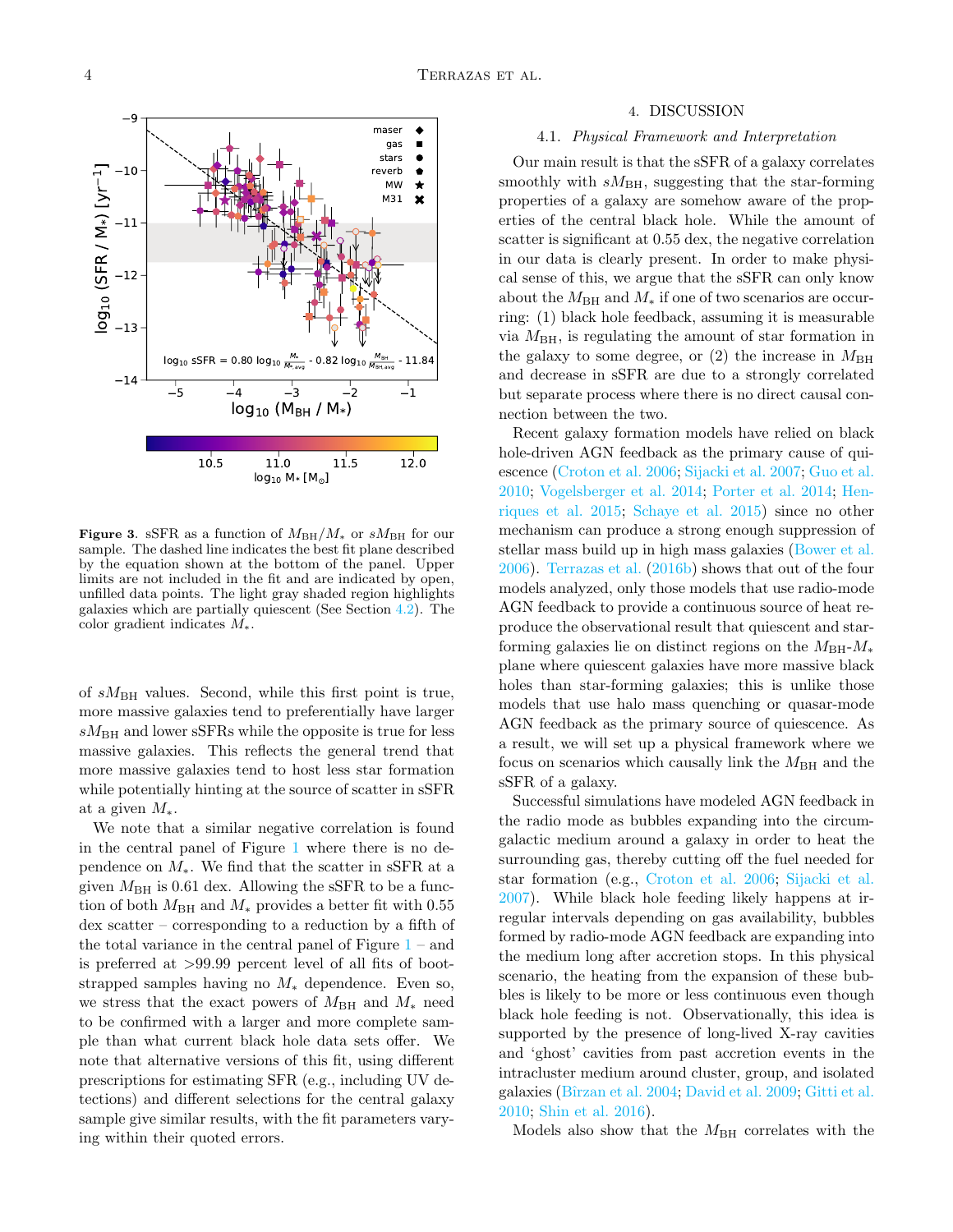amount of heating from AGN feedback [\(Sijacki et al.](#page-9-27) [2015;](#page-9-27) [Terrazas et al.](#page-9-16) [2016b\)](#page-9-16). In accordance with this, our observational results in Section [3](#page-2-1) show that larger values of  $sM_{\text{BH}}$  result in correspondingly lower values of sSFR to produce a negative correlation. A possible interpretation is that the sSFR adjusts to the  $sM_{\rm BH}$  at least at  $z = 0$  to produce a smoothly declining relation between these two parameters. This adjustment must happen on short enough time scales to allow such a relation between sSFR and  $sM_{\text{BH}}$ . In other words, if either of these quantities could drastically change without allowing the other quantity to adjust, then a relation between these two parameters would not appear as clearly as it does in Figure [3.](#page-3-0)

In addition, we note that the shape of the relation is important: a smoothly declining relation may hint at the physics behind heating and cooling of gas around the galaxy. More specifically, this may mean that an intermediate  $sM_{\text{BH}}$  results in an intermediate amount of gas heating which decreases, but does not completely halt, the amount of gas cooling onto the disk to fuel star formation in the galaxy. We expand on this issue in Section [4.2](#page-4-0) where we discuss the phenomenon of partial quiescence.

The vertical offset in the relations between sSFR and  $M_{\rm BH}$  from low to high  $M_*$  bins in Figure [2](#page-2-0) can be interpreted to mean that more massive galaxies need a more massive black hole to maintain the same degree of quiescence as less massive galaxies, since more massive galaxies have a deeper potential well and, in the absence of heating, would be forming more stars as a result of cooling and gravity. However, more massive galaxies also tend to have lower sSFRs than the less massive galaxies, in general agreement with other studies [\(Brinchmann et al.](#page-8-37) [2004;](#page-8-37) [Salim et al.](#page-9-28) [2007\)](#page-9-28). This implies that the  $M_{\rm BH}$  of massive galaxies are significantly larger than those of less massive galaxies, resulting in the vast majority of the high  $M_*$  galaxy population to be predominantly quiescent. In addition, the fact that we normalize both the SFR and  $M_{\rm BH}$  by  $M_*$  tells us that reducing the dependence on the depth of the potential well – represented by  $M_*$  in this paper – gives us a similar relation across a diverse group of central galaxies with  $M_* > 10^{10}$  M<sub>o</sub>.

We also note that the scatter between sSFR and  $M_{\rm BH}$ increases in the highest  $M_*$  bin in Figure [2.](#page-2-0) This could be due to multiple factors. For one,  $M_*$  is likely an increasingly poor tracer of a galaxy's potential well at high  $M_*$  since the  $M_*$ – $M_{\rm h}$  relation becomes substantially flatter at these mass regimes [\(Moster et al.](#page-9-29) [2010;](#page-9-29) [Behroozi](#page-8-38) [et al.](#page-8-38) [2010,](#page-8-38) [2013\)](#page-8-39). Instead, obtaining a halo mass may be more effective, albeit more difficult, and may eliminate the increased scatter. In addition, low sSFR values are increasingly difficult to measure and may have

less meaning with regards to the actual amount of star formation in the galaxy. Another explanation may be that more massive galaxies are probing clusters rather than groups and isolated galaxies. Black hole feedback in these systems may differ in terms of how gas heating and cooling operates [\(Gaspari et al.](#page-8-40) [2011\)](#page-8-40).

An important assumption we have made is that  $M_{\rm BH}$ is measuring the amount of heating energy being injected into the gas around the galaxy while the sSFR is measuring the amount of gas cooling onto the galaxy. In the real Universe, these parameters may vary widely on a galaxy-to-galaxy basis based on the state of the gas, the star formation efficiency of the galaxy, the duty cycle and jet power of the black hole feedback and how that correlates with  $M_{\rm BH}$ , and potentially many other factors.

# 4.2. Partial Quiescence

<span id="page-4-0"></span>Galaxies which have low yet significant amounts of star formation in our sample are shown in the light gray band in Figure [3.](#page-3-0) Previous studies have often referred to these galaxies as transitioning or "green valley" galaxies [\(Bell et al.](#page-8-0) [2004;](#page-8-0) [Balogh et al.](#page-8-41) [2004;](#page-8-41) [Martin et al.](#page-9-5) [2007;](#page-9-5) [Brammer et al.](#page-8-42) [2009;](#page-8-42) [Mendez et al.](#page-9-30) [2011;](#page-9-30) [Wetzel et al.](#page-9-31) [2012;](#page-8-43) Gonçalves et al. 2012; [Krause et al.](#page-8-44) [2013;](#page-8-44) [Pan](#page-9-32) [et al.](#page-9-32) [2014\)](#page-9-32), assuming they are on their way to becoming completely quiescent. Given the dearth of galaxies in this region on a color-magnitude diagram, the traditional view is that galaxies quickly move from the blue cloud to the red sequence or, as has been interpreted, from star-forming to quiescent (e.g., [Baldry et al.](#page-8-4) [2004\)](#page-8-4).

A smoothly decreasing correlation between the sSFR and  $sM_{\rm BH}$  shown in Figure [3](#page-2-1) and described in Section 3 is perhaps unexpected given the commonly held belief that galaxies exist only briefly in this transition state. If the  $M_{\rm BH}$  grows significantly, then in order to land on the relation in Figure [3](#page-3-0) and agree with our observational result, the galaxy must also decrease its sSFR accordingly. Therefore, a star-forming galaxy that grows its black hole to an intermediate  $sM_{\text{BH}}$  must also decrease its sSFR to an intermediate value on timescales short enough to produce a relation between the two quantities.

We note that this framework *does not require central* galaxies with intermediate sSFRs to be transitioning at all. A central galaxy can stay in the "green valley" as long as it no longer grows its  $sM_{\rm BH}$ . In this scenario, the relation between sSFR and  $sM_{\rm BH}$  represents the amount of star formation that results from the balance between heating and cooling represented by the ratio between a galaxy's  $M_{\rm BH}$  and  $M_*$ . If this is the case, then this framework implies that all central, massive galaxies tend towards an equilibrium position defined by this relation which determines their sSFR from their  $sM_{\text{BH}}$ , and that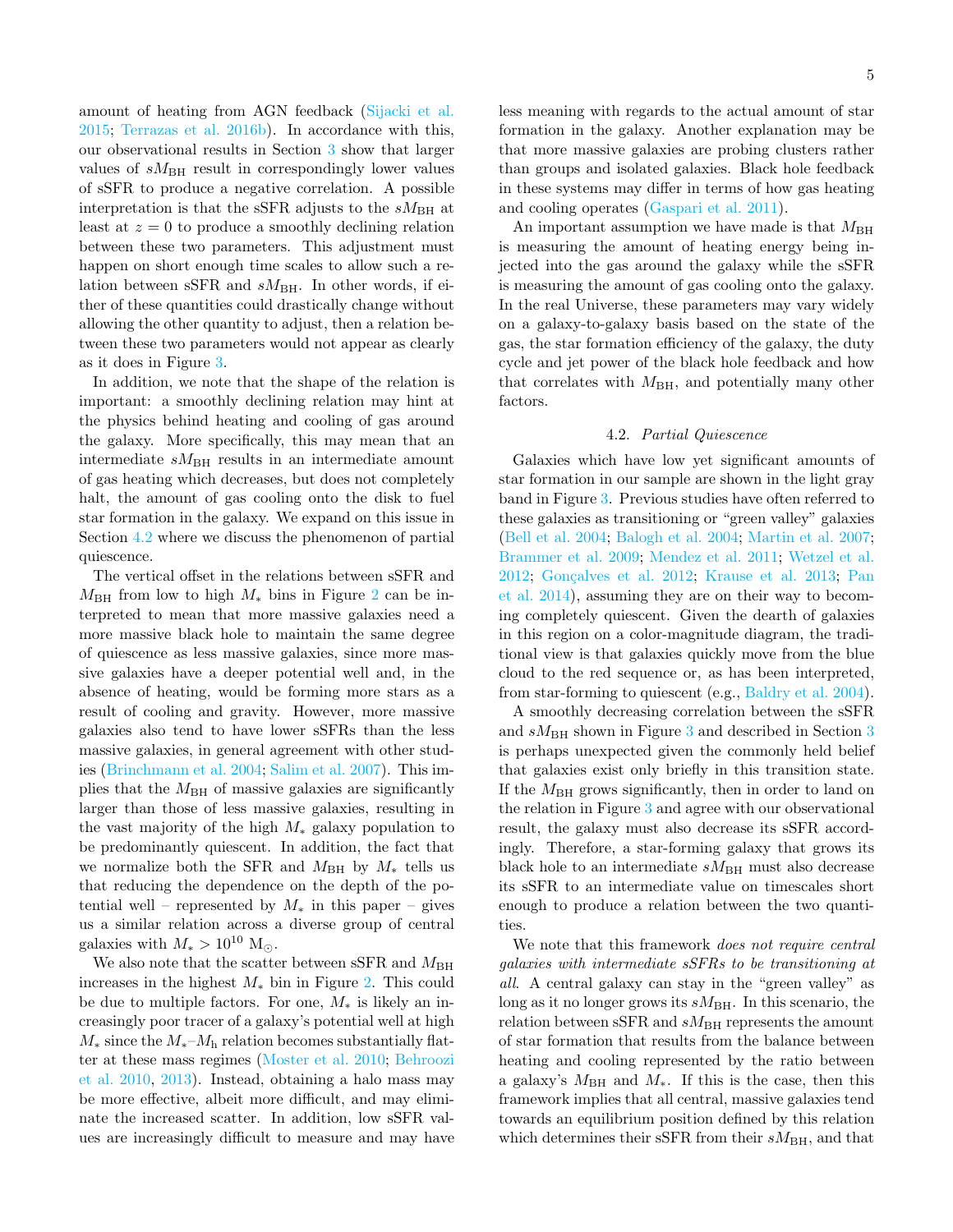much of the scatter likely comes from the time it takes for the sSFR to adjust to the  $sM_{\rm BH}$ .

As a result, the fact that the sSFR,  $M_{\rm BH}$ , and  $M_*$  are smooth but scattered functions of each other leads us to argue that many of the partially quiescent galaxies in our sample may not be transitioning – instead they may maintain a quasi-stable state of quiescence that correlates with their  $M_{\rm BH}$  and  $M_*$ .

One possible example of this in our sample is M31, labeled in Figure [3.](#page-3-0) M31 is not undergoing any drastic event that suggests it is quenching and heading towards a completely quiescent state. Yet many studies have shown that M31 has a lower sSFR [\(Kang et al.](#page-8-45) [2009;](#page-8-45) [Ford et al.](#page-8-46) [2013;](#page-8-46) [Lewis et al.](#page-9-33) [2015\)](#page-9-33) than expected based on where a galaxy with its stellar mass would be if it were on the star forming main sequence. In our framework, this simply comes from the fact that M31 has an over-massive black hole for its stellar mass (i.e. a higher  $sM_{\text{BH}}$ ) and as a result gives us a lower sSFR. Similarly, M81 also lands within the partially quiescent sample and does not exhibit any morphological signs of transitioning.

If there are a significant number of stable galaxies with intermediate sSFRs, then this implies a more populated "green valley" than previously observed. In support of this implication, [Oemler et al.](#page-9-34) [\(2016\)](#page-9-34) argue that the "green valley" is more populated than is otherwise believed due to the selection effects, systematic errors, and bias they find in one of the more popular collections of SFRs from SDSS [\(Brinchmann et al.](#page-8-37) [2004\)](#page-8-37). They present a representative sample of local galaxies with updated and reliably-measured SFRs from ultraviolet and mid-IR fluxes and find a significantly larger, distinct population of galaxies with intermediate sSFRs. In addition, [Eales et al.](#page-8-47) [\(2017\)](#page-8-47) argue that the galaxy population exhibits a gradual difference in properties between star-forming and quiescent galaxies, a behavior that is erased in color-space due to colors varying minimally below a threshold value of sSFR. This would challenge the widely accepted view that galaxies live in two distinct populations, and instead argue for a more unitary approach. Finally, many studies have also argued for the existence of varying degrees of quiescence that could hint at a class of galaxies that spend an extended amount of time in the "green valley" (e.g., [Lian et al.](#page-9-35) [2016;](#page-9-35) [Pandya](#page-9-36) [et al.](#page-9-36) [2016\)](#page-9-36). Even so, our proposed framework of sSFR regulation by the black hole does not necessarily require a continuous distribution of galaxies along this relation since this distribution depends strongly on the details of black hole growth.

We note that our sample selection is biased and heterogeneous due to our requirement of a dynamical black hole mass measurement using a variety of detection methods. This impacts our analysis in two ways. First,

while we do not detect a significantly underpopulated "green valley" for the data in our sample, the current black hole data available are insufficient to probe the prominence of the "green valley" in the general central galaxy population since the sample is not representative. Future work will be important for determining the prominence of the "green valley" and the strength of bimodality in sSFR parameter space for central galaxies at this mass regime using reliable SFR indicators (See [Oemler et al.](#page-9-34) [2016](#page-9-34) and [Eales et al.](#page-8-47) [2017](#page-8-47) for important progress). Second, while it is clear that sSFR is a smoothly decreasing function of  $sM_{\rm BH}$  for the current black hole data for central galaxies, we caution that the exact form of the relation may be impacted by selection. For example, studies using the central stellar mass density within 1 kiloparsec  $(\Sigma_{1\text{kpc}})$  as an indirect proxy for  $M_{\text{BH}}$  see a relatively sudden drop in sSFR as a function of  $\Sigma_{1\text{kpc}}$  [\(Fang et al.](#page-8-48) [2013;](#page-8-48) [Woo et al.](#page-9-7) [2015\)](#page-9-7). We do not see evidence of this sudden drop in sSFR with our dataset, perhaps due to the inadequacy of such proxies for  $M_{\rm BH}$  or due to our sample's size and inhomogeneities. It would be important to quantify the degree to which the dependence of sSFR is gradual and continuous with a larger and more complete sample, and to remain open to any higher order structure in the sSFR–  $M_{\rm BH}$ – $M_*$  parameter space.

While we are proposing the possibility that much of the "green valley" population is in a quasi-stable state of partial quiescence, we also recognize that there likely exist various pathways a galaxy could take as it grows its black hole and stellar mass and varies its star formation rate. For example, rapid and more violent processes perhaps more common for giant ellipticals may skew the observed relationship between the sSFR,  $M_{\rm BH}$ , and  $M_*$ as may be shown in the increased scatter in the relation between  $M_{\rm BH}$  and sSFR at high stellar masses. The existence of more than one quenching mode and speed has been discussed in other works [\(Martin et al.](#page-9-5) [2007;](#page-9-5) [Barro et al.](#page-8-49) [2013;](#page-8-49) [Schawinski et al.](#page-9-6) [2014;](#page-9-6) [Woo et al.](#page-9-7) [2015;](#page-9-7) [Lian et al.](#page-9-35) [2016\)](#page-9-35). Whereas a quasi-stable state of partial quiescence would be consistent with slow quenching since the relevant timescales are comparable to or longer than a Hubble time, those experiencing faster quenching would likely account for some of the scatter between sSFR and  $sM_{\text{BH}}$ . In addition, other processes that affect a galaxy's sSFR such as morphological quenching, stellar and supernovae Ia feedback, merging, or gravitational heating may affect a galaxy's position on the  $sSFR-sM_{BH}$  plane. Even so, the clear correlation between these three parameters shows that, if our physical framework is at least generally valid, black hole feedback is the most important physical mechanism in determining a galaxy's star formation properties and that a large part of the galaxy sample can be characterized as being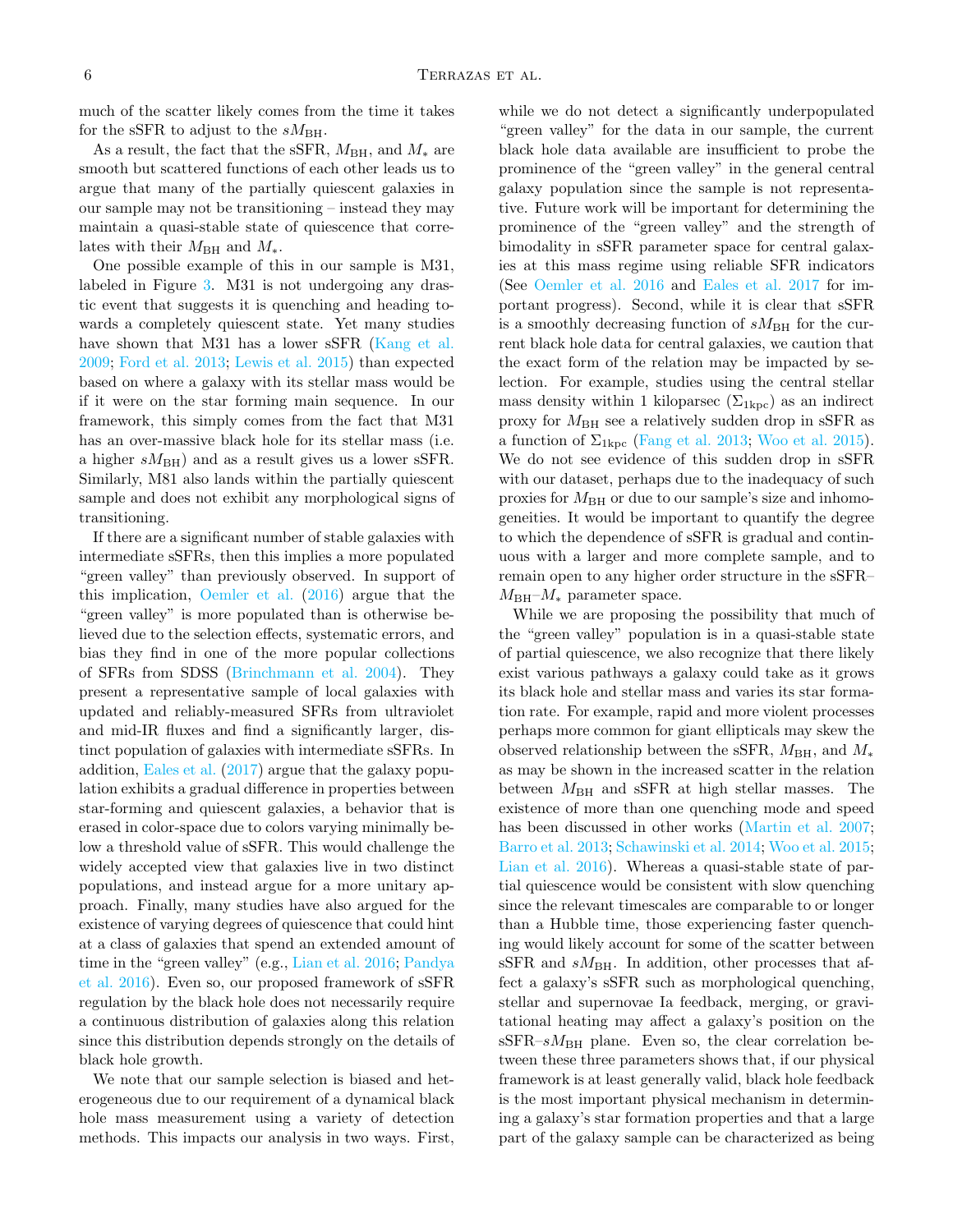in a quasi-steady state or approaching this state as the sSFR responds to the change in  $sM_{\rm BH}$  that the galaxy has undergone.

## 4.3. Model Comparison

[Terrazas et al.](#page-9-16) [\(2016b\)](#page-9-16) shows a strong correlation between  $M_{\text{BH}}$  and quiescence at a given stellar mass. When comparing these results to state-of-the-art models, they found that the latest Munich semi-analytic model [\(Henriques et al.](#page-8-32) [2015\)](#page-8-32) and the Illustris hydrodynamic simulation [\(Vogelsberger et al.](#page-9-23) [2014\)](#page-9-23) showed the best agreement with observations unlike the EAGLE hydrodynamic simulation [\(Schaye et al.](#page-9-25) [2015\)](#page-9-25) and GalICS semi-analytic model [\(Cattaneo et al.](#page-8-9) [2006\)](#page-8-9). Here we focus on the Munich, Illustris, and EAGLE simulations since these explicitly use AGN feedback as the primary mechanism behind quiescence.

The Munich model includes a continuous heating rate affecting the temperature of the circumgalactic medium that depends on the hot halo gas mass and  $M_{\rm BH}$ . Illustris introduces buoyant bubbles which expand into the atmosphere every time the black hole is fed cold gas. While the creation of these bubbles is stochastic, the effect they have on the temperature of the circumgalactic medium is gradual as the bubble slowly expands into the gas. Hence, both of these models use either continuous or quasi-continuous heating from radio-mode AGN feedback in order to shut off star formation in galaxies at the high end of the stellar mass function. In contrast, EA-GLE uses quasar-mode feedback to intermittently inject energy into the interstellar medium only when there is gas available to the black hole.

We find that the quantitative relationship between sSFR,  $M_{\rm BH}$ , and  $M_*$  vary from model to model. For example, at the stellar mass regimes of interest, the Munich model's determination of a central galaxy's sSFR has little to no dependence on the stellar mass of the central galaxy and instead depends strongly on a  $M_{\rm BH}$ threshold, see [Terrazas et al.](#page-9-37) [2016a.](#page-9-37) Conversely, Illustris's sSFRs depend more strongly on  $M_*$  such that more massive galaxies need more massive black holes in order to have the same sSFR as a lower mass galaxy, see [Terrazas et al.](#page-9-16) [2016b.](#page-9-16) In Section [3](#page-2-1) we fit a plane to our observational data which demonstrated that in the real Universe sSFR is a smoothly decreasing function of the ratio between  $M_{\rm BH}$  and  $M_*$  (what we are calling the  $sM_{\rm BH}$ ). However, in the Munich model, for example, a ratio of  $M_{\rm BH}$  and  $M_{*}^{0.1}$  would better reveal the physics behind quiescence since the Munich model's sS-FRs barely depend on  $M_*$  and therefore requires  $M_*$  to have a smaller power. As a result, the  $sM_{\rm BH}$  will not be useful for understanding the suppression of sSFR in the models since they do not agree with observations in this respect.

Rather than introducing different powers of  $M_*$ , we choose to compare the models to our observational results by presenting the  $sSFR-M_{BH}$  plane at different  $M_*$  bins for each of these models. This effectively focuses on the dependence between the sSFR and  $M_{\rm BH}$ rather than the differences between  $M_*$  dependencies in the models. We show the distributions of these galaxies in Figure [4](#page-7-1) where for each model we select only central galaxies within a 100 Mpc<sup>3</sup> volume at  $z = 0$ . The  $M_*$ bins are directly comparable to those in the first, third, and fifth panels of Figure [2](#page-2-0) whose data points are overplotted in gray. Any galaxies with sSFR  $< 10^{-13}$  yr<sup>-1</sup> are assigned an arbitrarily low sSFR value defined by a normal distribution around this limit.

We find that the Munich model (left panels) exhibits a steep drop off in sSFR at a given  $M_{\rm BH}$  for most central galaxies. A clear bimodality exists where galaxies either have high or low sSFRs with a few galaxies in between. In the highest  $M_*$  bin there are very few galaxies with most of them having a massive black hole and therefore having very low sSFR values. [Terrazas](#page-9-37) [et al.](#page-9-37) [\(2016a\)](#page-9-37) show that most galaxies in this model are immediately quenched as soon as they reach a redshiftdependent critical  $M_{\rm BH}$  (See their Section 3 for more details).

The Illustris simulation (center panels) shows a considerably different distribution on this plane. Rather than showing a steep drop in specific star formation rate as a function of  $M_{\rm BH}$  at a given  $M_*$ , it shows a smoothly declining function for galaxies with massive enough black holes to begin suppressing star formation, much like what is seen in our observational results in Figure [2.](#page-2-0) It is clear, however, that black hole mass correlates more tightly with stellar mass in Illustris than in our observational sample since there there is a larger variety of black hole masses at each stellar mass bin in Figure [2](#page-2-0) than for Illustris. In addition, galaxies with  $M_{\text{BH}} \lesssim 10^7$  M<sub> $\odot$ </sub> do not exhibit much dependence on  $sM_{\text{BH}}$  since these galaxies' sSFRs are likely not regulated by AGN feedback in this model.

The EAGLE simulation (right panels) exhibits an L-shaped distribution where galaxies are mostly starforming until they reach a certain  $M_{\rm BH}$  value depending on their  $M_*$ , where many but not all galaxies begin to have lower sSFRs. As discussed in [Terrazas et al.](#page-9-16) [\(2016b\)](#page-9-16), this behavior is not reflected in the observation that star-forming and quiescent galaxies have distinct black hole mass distributions at a given  $M_*$ . The overlap in these distributions at high  $M_{\rm BH}$  in this model is likely due to the fact that galaxies in EAGLE undergo intermittent heating episodes rather than a continuous injection of energy. In this model, galaxies can continue forming stars once again in between feedback events even with a massive central black hole, producing an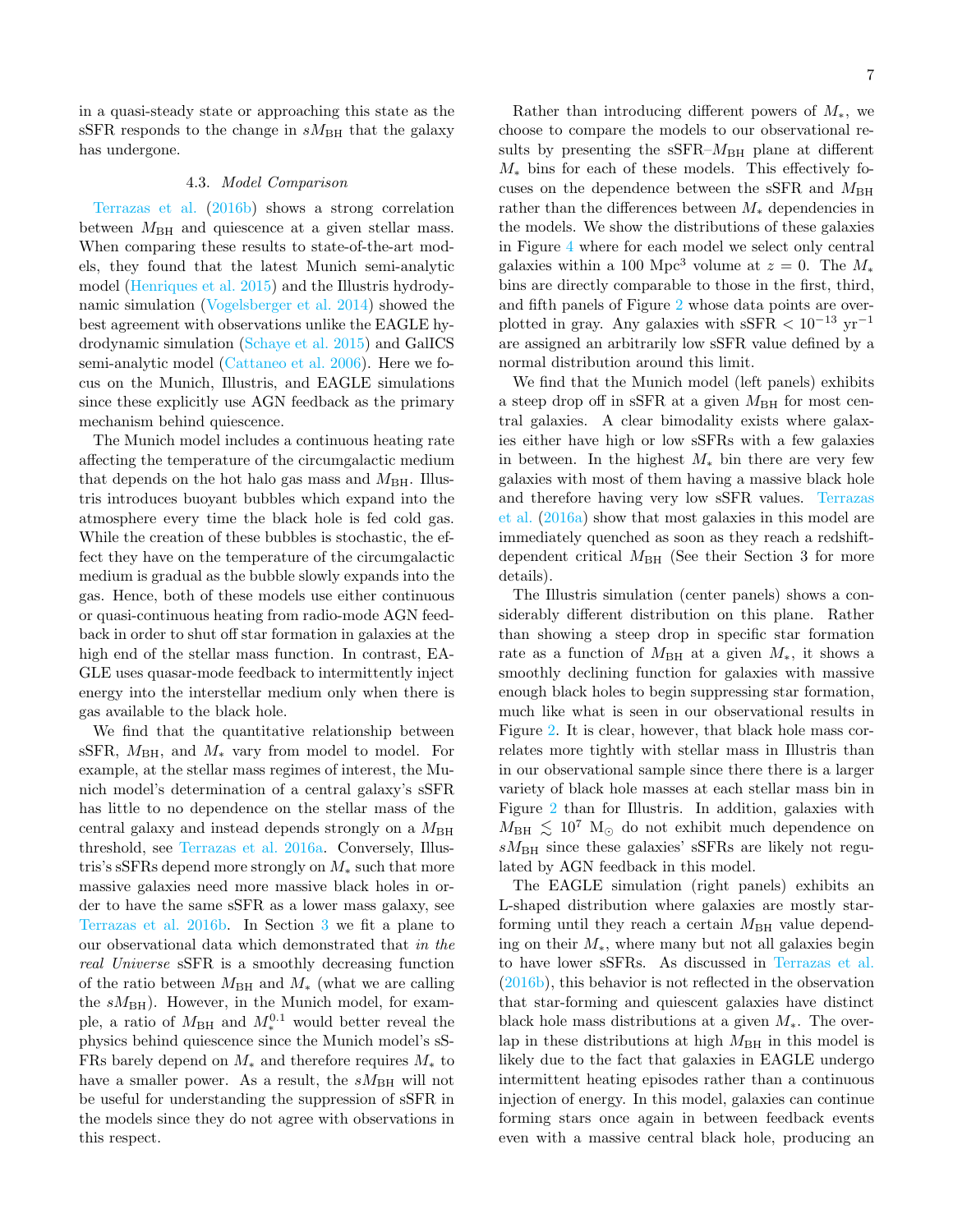

<span id="page-7-1"></span>Figure 4. sSFR as a function of  $M_{\rm BH}$  in three bins of  $M_*$  for the Munich, Illustris, and EAGLE galaxy formation models (black points). Overlaid is the observational data from Figure [2](#page-2-0) in the corresponding  $M_*$  bins (gray translucent points). Each column indicates different models and each row indicates the  $M_*$  bin:  $10.25 < \log_{10} M_* < 10.5$  (top);  $10.75 < \log_{10} M_* < 11.0$  (middle); and  $11.25 < \log_{10} M_{*} < 11.5$  (bottom).

L-shaped distribution that is not reflected in our observational results. In other words, in EAGLE, a massive black hole is a necessary but not sufficient condition for quiescence in central galaxies since star-forming galaxies can also host massive black holes.

Each of these models have been quite successful in reproducing many of the observational trends out to  $z = 2$ , particularly the Munich model. Even so, it is clear that different physical implementations of quiescence can drastically affect the distributions in the sSFR– $M_{\rm BH}$ – $M_*$  parameter space, even when they use similar physical frameworks for AGN feedback. As such, none of the models match our observational results perfectly as is clear from the overlaid observational data (gray translucent points) in each panel. The models differ from each other and from the observations in this parameter space with respect to their variety of dependences on M∗, black hole mass distributions, stellar mass distributions, and strength of bimodality. This manifests itself as differences in the shape of the distributions, the slopes of the decline in sSFR, the normalization of the distributions in each  $M_*$  bin, and the scatter of sSFR as a function of  $M_{\rm BH}$ .

However, qualitatively, we find that the results from Illustris better resemble our observational results. We note that the smoothly-declining yet scattered relation between sSFR and  $M_{BH}$  in Illustris shows that even in

an idealized simulation, an appreciable amount of scatter, such as what is seen in our observations, is expected within a framework where AGN feedback determines a galaxy's star formation properties.

Even so, it is well-established that the AGN feedback in Illustris is too violent and ejects too much gas out of its hot halo [\(Vogelsberger et al.](#page-9-23) [2014\)](#page-9-23). Further implementations of Illustris must be tested in order to understand whether this behavior persists with a less violent AGN feedback model. By extension, future models will need to consider how their prescriptions for AGN feedback correspond to the largely unexplored idea of a smoothly decreasing correlation between sSFR and  $sM_{\text{BH}}$  along with the idea of partial quiescence.

### 5. CONCLUSIONS

<span id="page-7-0"></span>In order to more directly and statistically study AGN feedback in the context of galaxy relations, we choose to study the correlation between a galaxy's sSFR,  $M_{\rm BH}$ , and  $M_*$ . We have shown that for our diverse sample of 91 central galaxies with dynamically detected  $M_{\rm BH}$ , sSFR is a smoothly decreasing function of  $M_{\rm BH}/M_*$ , or what we call the specific black hole mass,  $sM_{\rm BH}$ . In an attempt to interpret this correlation, we propose a physical framework where the amount of gas heating from radio-mode AGN feedback is reflected by  $M_{\rm BH}$  and combats the supply of fuel for star formation within the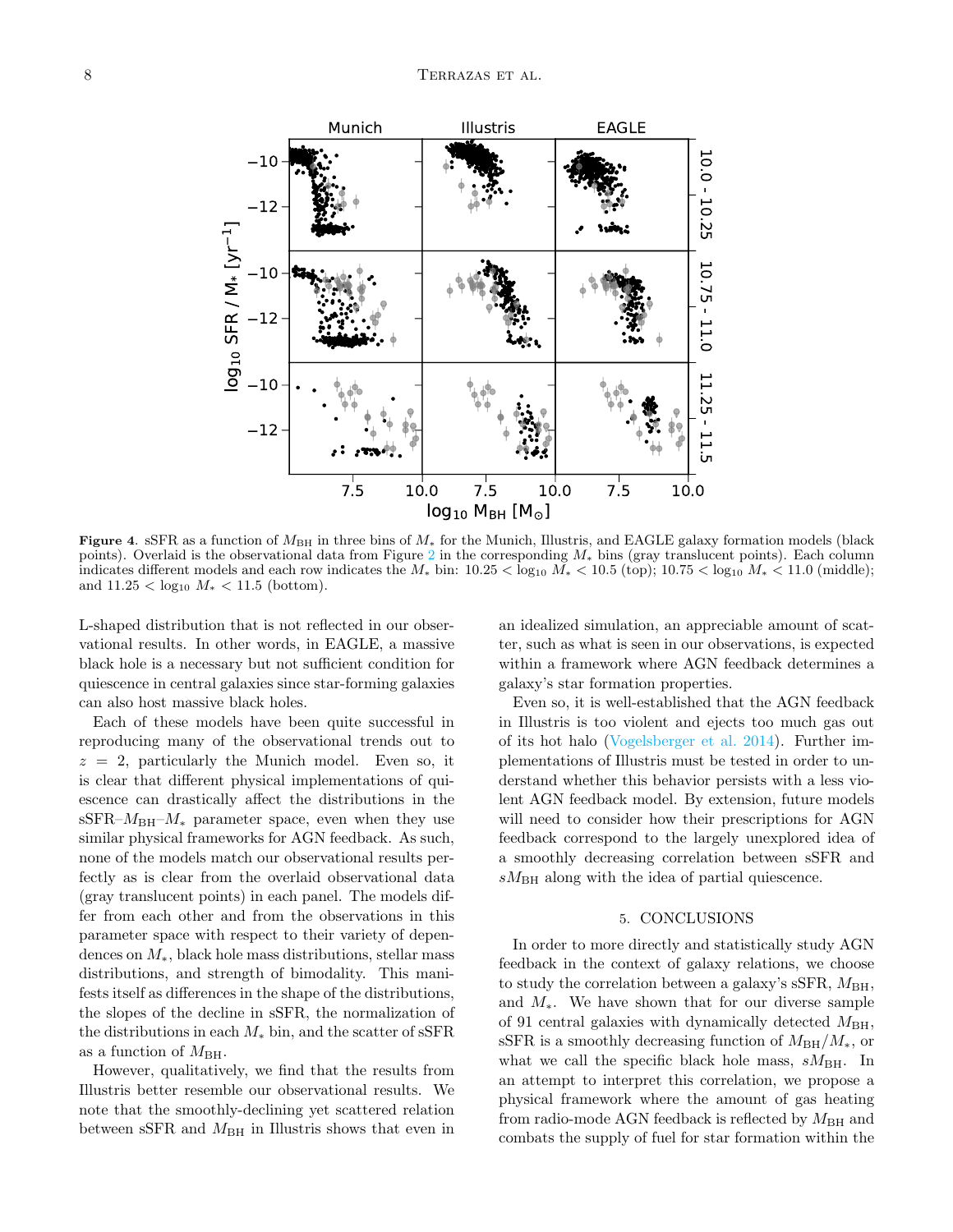galaxy. In this framework, a galaxy with a more massive  $sM_{\rm BH}$  would have a correspondingly lower sSFR, in accordance with our observational result.

This framework provides an alternative to the idea that all "green valley" galaxies are transitioning from star-forming to quiescent phases. Instead, it predicts that these galaxies with intermediate values of  $sM_{\rm BH}$ live in a stable state of partial quiescence between starforming and quiescent galaxies.

No current models achieve the distribution of galaxies that we see in this three-dimensional parameter space, although Illustris comes close. Future work will need to take these observational constraints into account when implementing AGN feedback models in order to shut off star formation in central galaxies.

B.A.T. is supported by the National Science Foundation Graduate Research Fellowship under Grant No. DGE1256260. We acknowledge helpful discussions with S. White, E. Gallo, J. Bregman, K. Gultekin, H. W. Rix, S. Faber, S. Ellison, A. Pontzen, L. Sales, B. O'Shea, M. Donahue, and M. Voit. This work used the SIMBAD database at CDS, and the NASA/IPAC Extragalactic Database (NED), operated by the Jet Propulsion Laboratory, California Institute of Technology, under contract with NASA.

#### REFERENCES

- <span id="page-8-4"></span>Baldry, I. K., Glazebrook, K., Brinkmann, J., et al. 2004, ApJ, 600, 681
- <span id="page-8-41"></span>Balogh, M. L., Baldry, I. K., Nichol, R., et al. 2004, ApJ, 615, L101
- <span id="page-8-49"></span>Barro, G., Faber, S. M., Pérez-González, P. G., et al. 2013, ApJ, 765, 104
- <span id="page-8-5"></span>Barro, G., Faber, S. M., Koo, D. C., et al. 2015, ArXiv e-prints, arXiv:1509.00469
- <span id="page-8-38"></span>Behroozi, P. S., Conroy, C., & Wechsler, R. H. 2010, ApJ, 717, 379
- <span id="page-8-39"></span>Behroozi, P. S., Wechsler, R. H., & Conroy, C. 2013, ApJ, 770, 57
- <span id="page-8-30"></span>Bell, E. F. 2003, ApJ, 586, 794
- <span id="page-8-0"></span>Bell, E. F., Wolf, C., Meisenheimer, K., et al. 2004, ApJ, 608, 752
- <span id="page-8-24"></span>Bell, E. F., van der Wel, A., Papovich, C., et al. 2012, ApJ, 753, 167
- <span id="page-8-10"></span>Birnboim, Y., Dekel, A., & Neistein, E. 2007, MNRAS, 380, 339
- <span id="page-8-34"></span>Bîrzan, L., Rafferty, D. A., McNamara, B. R., Wise, M. W., & Nulsen, P. E. J. 2004, ApJ, 607, 800
- <span id="page-8-25"></span>Bluck, A. F. L., Mendel, J. T., Ellison, S. L., et al. 2014, MNRAS, 441, 599
- <span id="page-8-33"></span>Bower, R. G., Benson, A. J., Malbon, R., et al. 2006, MNRAS, 370, 645
- <span id="page-8-42"></span>Brammer, G. B., Whitaker, K. E., van Dokkum, P. G., et al. 2009, ApJ, 706, L173
- <span id="page-8-37"></span>Brinchmann, J., Charlot, S., White, S. D. M., et al. 2004, MNRAS, 351, 1151
- <span id="page-8-1"></span>Brown, M. J. I., Dey, A., Jannuzi, B. T., et al. 2007, ApJ, 654, 858
- <span id="page-8-9"></span>Cattaneo, A., Dekel, A., Devriendt, J., Guiderdoni, B., & Blaizot, J. 2006, MNRAS, 370, 1651
- <span id="page-8-19"></span>Cattaneo, A., Faber, S. M., Binney, J., et al. 2009, Nature, 460, 213
- <span id="page-8-21"></span>Cicone, C., Maiolino, R., Sturm, E., et al. 2014, A&A, 562, A21
- <span id="page-8-14"></span>Cisternas, M., Jahnke, K., Bongiorno, A., et al. 2011, ApJ, 741, L11
- <span id="page-8-18"></span>Croton, D. J., Springel, V., White, S. D. M., et al. 2006, MNRAS, 365, 11
- <span id="page-8-52"></span>Dale, D. A., Cohen, S. A., Johnson, L. C., et al. 2009, ApJ, 703, 517
- <span id="page-8-35"></span>David, L. P., Jones, C., Forman, W., et al. 2009, ApJ, 705, 624
- <span id="page-8-8"></span>Dekel, A., & Birnboim, Y. 2006, MNRAS, 368, 2
- <span id="page-8-6"></span>Dekel, A., & Silk, J. 1986, ApJ, 303, 39
- <span id="page-8-11"></span>Dekel, A., Birnboim, Y., Engel, G., et al. 2009, Nature, 457, 451
- <span id="page-8-17"></span>Di Matteo, T., Springel, V., & Hernquist, L. 2005, Nature, 433, 604
- <span id="page-8-47"></span>Eales, S., de Vis, P., W. L. Smith, M., et al. 2017, MNRAS, 465, 3125
- <span id="page-8-53"></span>Engelbracht, C. W., Rieke, G. H., Gordon, K. D., et al. 2008, ApJ, 685, 678
- <span id="page-8-2"></span>Faber, S. M., Willmer, C. N. A., Wolf, C., et al. 2007, ApJ, 665, 265
- <span id="page-8-48"></span><span id="page-8-20"></span>Fabian, A. C. 2012, ARA&A, 50, 455
- Fang, J. J., Faber, S. M., Koo, D. C., & Dekel, A. 2013, ApJ, 776, 63
- <span id="page-8-46"></span>Ford, G. P., Gear, W. K., Smith, M. W. L., et al. 2013, ApJ, 769, 55
- <span id="page-8-23"></span>Franx, M., van Dokkum, P. G., Förster Schreiber, N. M., et al. 2008, ApJ, 688, 770
- <span id="page-8-12"></span>Gabor, J. M., & Davé, R. 2015, MNRAS, 447, 374
- <span id="page-8-40"></span>Gaspari, M., Brighenti, F., D'Ercole, A., & Melioli, C. 2011, MNRAS, 415, 1549
- <span id="page-8-51"></span>Ghosh, S. K., Bisht, R. S., Iyengar, K. V. K., et al. 1992, ApJ, 391, 111
- <span id="page-8-36"></span>Gitti, M., O'Sullivan, E., Giacintucci, S., et al. 2010, ApJ, 714, 758
- <span id="page-8-43"></span>Gonçalves, T. S., Martin, D. C., Menéndez-Delmestre, K., Wyder, T. K., & Koekemoer, A. 2012, ApJ, 759, 67
- <span id="page-8-31"></span>Guo, Q., White, S., Li, C., & Boylan-Kolchin, M. 2010, MNRAS, 404, 1111
- <span id="page-8-32"></span>Henriques, B. M. B., White, S. D. M., Thomas, P. A., et al. 2015, MNRAS, 451, 2663
- <span id="page-8-7"></span>Hopkins, P. F., Quataert, E., & Murray, N. 2012, MNRAS, 421, 3522
- <span id="page-8-27"></span>Huchra, J. P., Macri, L. M., Masters, K. L., et al. 2012, ApJS, 199, 26
- <span id="page-8-3"></span>Ilbert, O., McCracken, H. J., Le Fèvre, O., et al. 2013, A&A, 556, A55
- <span id="page-8-50"></span>Jarrett, T. H., Chester, T., Cutri, R., Schneider, S. E., & Huchra, J. P. 2003, AJ, 125, 525
- <span id="page-8-15"></span>Johansson, P. H., Naab, T., & Ostriker, J. P. 2009, ApJ, 697, L38
- <span id="page-8-45"></span>Kang, Y., Bianchi, L., & Rey, S.-C. 2009, ApJ, 703, 614
- <span id="page-8-16"></span>Kauffmann, G., & Haehnelt, M. 2000, MNRAS, 311, 576
- <span id="page-8-22"></span>Kauffmann, G., Heckman, T. M., White, S. D. M., et al. 2003, MNRAS, 341, 33
- <span id="page-8-29"></span>Kennicutt, R. C., & Evans, N. J. 2012, ARA&A, 50, 531
- <span id="page-8-28"></span>Knapp, G. R., Guhathakurta, P., Kim, D.-W., & Jura, M. A. 1989, ApJS, 70, 329
- <span id="page-8-26"></span>Kormendy, J., & Ho, L. C. 2013, ARA&A, 51, 511
- <span id="page-8-13"></span>Kormendy, J., & Kennicutt, Jr., R. C. 2004, ARA&A, 42, 603
- <span id="page-8-44"></span>Krause, E., Hirata, C. M., Martin, C., Neill, J. D., & Wyder, T. K. 2013, MNRAS, 428, 2548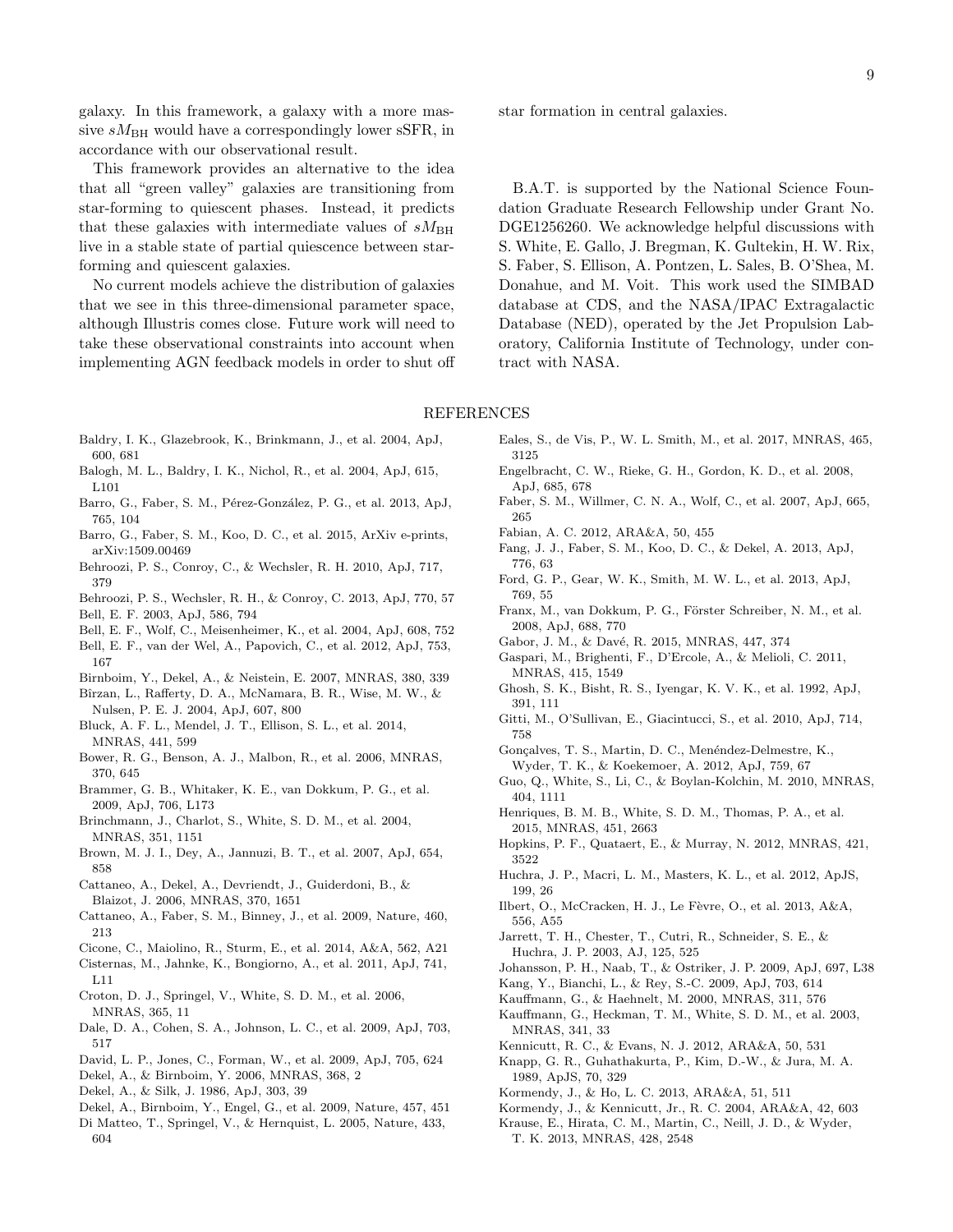- <span id="page-9-41"></span>Landt, H., Buchanan, C. L., & Barmby, P. 2010, MNRAS, 408, 1982
- <span id="page-9-12"></span>Lang, P., Wuyts, S., Somerville, R. S., et al. 2014, ApJ, 788, 11
- <span id="page-9-33"></span>Lewis, A. R., Dolphin, A. E., Dalcanton, J. J., et al. 2015, ApJ, 805, 183
- <span id="page-9-35"></span>Lian, J., Yan, R., Zhang, K., & Kong, X. 2016, ApJ, 832, 29
- <span id="page-9-3"></span>Madau, P., & Dickinson, M. 2014, ARA&A, 52, 415
- <span id="page-9-13"></span>Mandelbaum, R., Wang, W., Zu, Y., et al. 2016, MNRAS, 457, 3200
- <span id="page-9-10"></span>Martig, M., Bournaud, F., Teyssier, R., & Dekel, A. 2009, ApJ, 707, 250
- <span id="page-9-5"></span>Martin, D. C., Wyder, T. K., Schiminovich, D., et al. 2007, ApJS, 173, 342
- <span id="page-9-30"></span>Mendez, A. J., Coil, A. L., Lotz, J., et al. 2011, ApJ, 736, 110
- <span id="page-9-2"></span>Mortlock, A., Conselice, C. J., Hartley, W. G., et al. 2015, MNRAS, 447, 2
- <span id="page-9-18"></span>Moshir, M., & et al. 1990, in IRAS Faint Source Catalogue, version 2.0 (1990)
- <span id="page-9-29"></span>Moster, B. P., Somerville, R. S., Maulbetsch, C., et al. 2010, ApJ, 710, 903
- <span id="page-9-0"></span>Muzzin, A., Marchesini, D., Stefanon, M., et al. 2013, ApJ, 777, 18
- <span id="page-9-34"></span>Oemler, Jr, A., Abramson, L. E., Gladders, M. D., et al. 2016, ArXiv e-prints, arXiv:1611.05932
- <span id="page-9-32"></span>Pan, Z., Li, J., Lin, W., Wang, J., & Kong, X. 2014, ApJ, 792, L4
- <span id="page-9-36"></span>Pandya, V., Brennan, R., Somerville, R. S., et al. 2016, ArXiv e-prints, arXiv:1611.03869
- <span id="page-9-11"></span>Peng, Y.-j., Lilly, S. J., Kovač, K., et al. 2010, ApJ, 721, 193
- <span id="page-9-24"></span>Porter, L. A., Somerville, R. S., Primack, J. R., & Johansson, P. H. 2014, MNRAS, 444, 942
- <span id="page-9-21"></span>Reines, A. E., Greene, J. E., & Geha, M. 2013, ApJ, 775, 116
- <span id="page-9-17"></span>Rice, W., Lonsdale, C. J., Soifer, B. T., et al. 1988, ApJS, 68, 91
- <span id="page-9-14"></span>Saglia, R. P., Opitsch, M., Erwin, P., et al. 2016, ApJ, 818, 47
- <span id="page-9-28"></span>Salim, S., Rich, R. M., Charlot, S., et al. 2007, ApJS, 173, 267
- <span id="page-9-6"></span>Schawinski, K., Urry, C. M., Simmons, B. D., et al. 2014, MNRAS, 440, 889
- <span id="page-9-25"></span>Schaye, J., Crain, R. A., Bower, R. G., et al. 2015, MNRAS, 446, 521
- <span id="page-9-20"></span>Serjeant, S., & Hatziminaoglou, E. 2009, MNRAS, 397, 265
- <span id="page-9-40"></span>Shang, Z., Brotherton, M. S., Wills, B. J., et al. 2011, ApJS, 196,  $\mathfrak{D}$
- <span id="page-9-26"></span>Shin, J., Woo, J.-H., & Mulchaey, J. S. 2016, ArXiv e-prints, arXiv:1610.03487
- <span id="page-9-22"></span>Sijacki, D., Springel, V., Di Matteo, T., & Hernquist, L. 2007, MNRAS, 380, 877
- <span id="page-9-27"></span>Sijacki, D., Vogelsberger, M., Genel, S., et al. 2015, MNRAS, 452, 575
- <span id="page-9-19"></span>Surace, J. A., Sanders, D. B., & Mazzarella, J. M. 2004, AJ, 127, 3235
- <span id="page-9-4"></span>Taylor, E. N., Hopkins, A. M., Baldry, I. K., et al. 2015, MNRAS, 446, 2144
- <span id="page-9-38"></span>Temi, P., Brighenti, F., & Mathews, W. G. 2009, ApJ, 707, 890
- <span id="page-9-39"></span>Tempel, E., Tamm, A., & Tenjes, P. 2010, A&A, 509, A91
- <span id="page-9-37"></span>Terrazas, B. A., Bell, E. F., Henriques, B. M. B., & White, S. D. M. 2016a, MNRAS, 459, 1929
- <span id="page-9-16"></span>Terrazas, B. A., Bell, E. F., Henriques, B. M. B., et al. 2016b, ArXiv e-prints, arXiv:1609.07141
- <span id="page-9-1"></span>Tomczak, A. R., Quadri, R. F., Tran, K.-V. H., et al. 2014, ApJ, 783, 85
- <span id="page-9-15"></span>van den Bosch, R. 2016, ArXiv e-prints, arXiv:1606.01246
- <span id="page-9-23"></span>Vogelsberger, M., Genel, S., Springel, V., et al. 2014, MNRAS, 444, 1518
- <span id="page-9-31"></span>Wetzel, A. R., Tinker, J. L., & Conroy, C. 2012, MNRAS, 424, 232
- <span id="page-9-9"></span><span id="page-9-8"></span>White, S. D. M., & Frenk, C. S. 1991, ApJ, 379, 52
- White, S. D. M., & Rees, M. J. 1978, MNRAS, 183, 341
- <span id="page-9-7"></span>Woo, J., Dekel, A., Faber, S. M., & Koo, D. C. 2015, MNRAS, 448, 237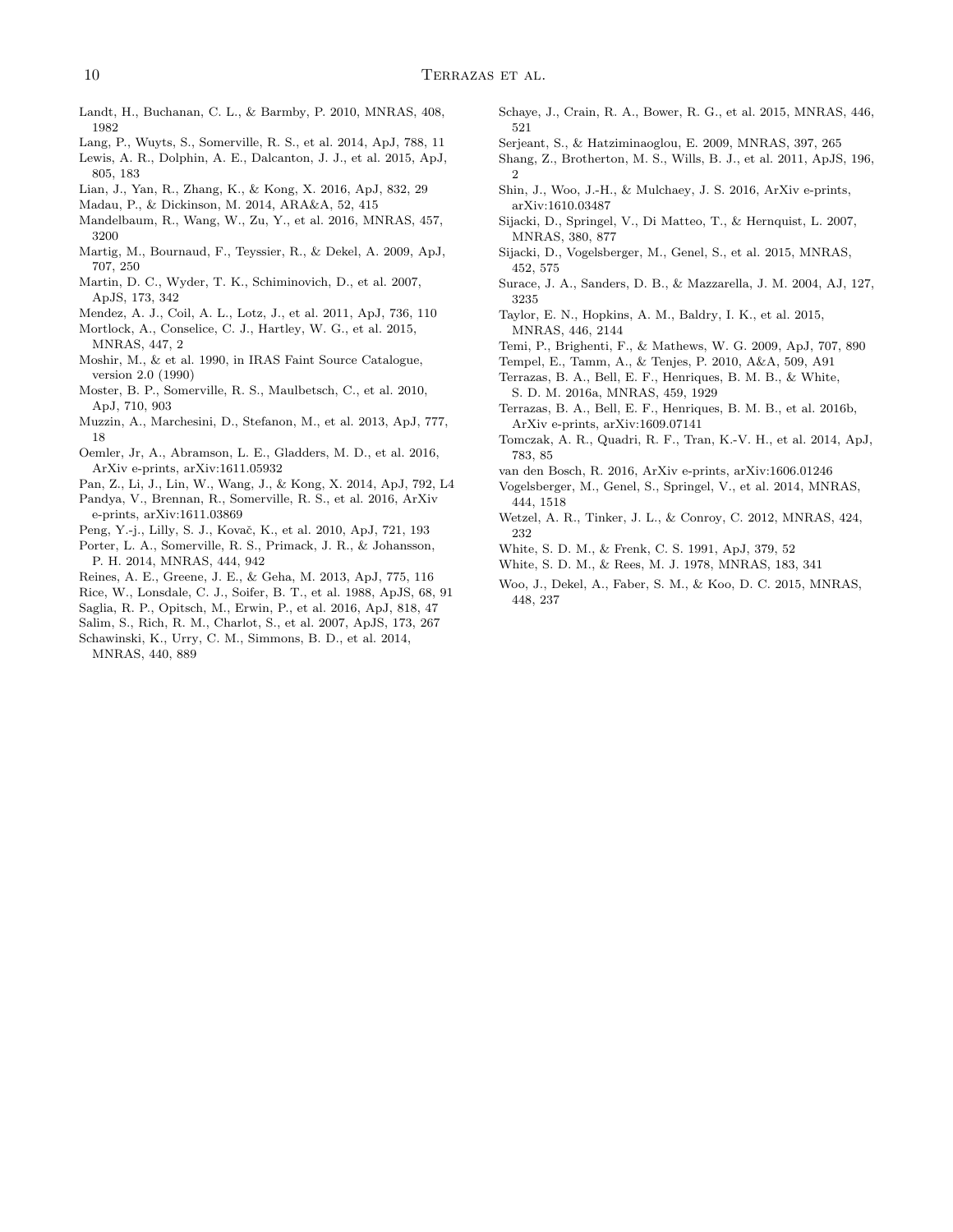<span id="page-10-0"></span>**Table 1.** Columns: (1) Galaxy name, (2) stellar mass derived from 2MASS  $K_s$  apparent magnitudes where we assume an error of 0.15 dex, (3) star formation rate derived from far-infrared measurements where values with an asterisk indicate upper limits and where we assume an error of 0.3 dex, (4)-(5) black hole mass and error, (6) black hole mass measurement method - either stellar dynamics, CO or gas dynamics, masers, or reverberation mapping, (7) reference for black hole measurement:  $1 =$  [Saglia et al.](#page-9-14) [\(2016\)](#page-9-15);  $2 =$  [van den Bosch](#page-9-15) (2016).

| (1)            | (2)                     | (3)                             | (4)                     | (5)                     | (6)           | (7)          |
|----------------|-------------------------|---------------------------------|-------------------------|-------------------------|---------------|--------------|
| Name           | $M_{\ast}$              | <b>SFR</b>                      | $M_{\rm BH}$            | $M_{\rm BH}$ error      | method        | ref          |
|                | $(\log_{10} M_{\odot})$ | $(\log_{10} M_{\odot} yr^{-1})$ | $(\log_{10} M_{\odot})$ | $(\log_{10} M_{\odot})$ |               |              |
| Centaurus A    | 10.904                  | 0.213                           | 7.755                   | 0.084                   | star          | $\mathbf{1}$ |
| Circinus       | 10.200                  | $-0.010$                        | 6.057                   | 0.105                   | maser         | 1            |
| IC1459         | 11.381                  | $-0.611$                        | 9.394                   | 0.079                   | star          | $\mathbf{1}$ |
| IC4296         | 11.567                  | $-0.753$                        | 9.114                   | 0.073                   | gas           | 1            |
| M31            | 10.731                  | $-0.519$                        | 8.155                   | 0.161                   | $_{\rm star}$ | 1            |
| M66            | 10.840                  | 0.536                           | 6.929                   | 0.048                   | star          | 1            |
| M81            | 10.764                  | $-0.356$                        | 7.813                   | 0.129                   | star, gas     | 1            |
| $\rm M87$      | 11.519                  | $-1.335$                        | 9.789                   | 0.031                   | star          | 1            |
| <b>NGC0307</b> | 10.772                  | $-0.567*$                       | 8.602                   | 0.060                   | star          | 1            |
| <b>NGC0524</b> | 11.086                  | $-0.559$                        | 8.938                   | 0.053                   | star          | 1            |
| <b>NGC0821</b> | 10.779                  | $-1.189$                        | 8.217                   | 0.210                   | $_{\rm star}$ | 1            |
| NGC1023        | 10.756                  | $-0.730*$                       | 7.616                   | 0.055                   | star          | 1            |
| <b>NGC1068</b> | $11.271\,$              | $1.304\,$                       | 6.924                   | 0.245                   | maser         | 1            |
| NGC1194        | 10.806                  | 0.194                           | 7.850                   | 0.051                   | maser         | 1            |
| <b>NGC1316</b> | 11.594                  | $-0.187$                        | 8.176                   | 0.254                   | $_{\rm star}$ | 1            |
| $\rm NGC1332$  | 11.060                  | $-0.739$                        | 9.161                   | 0.076                   | star          | $\mathbf{1}$ |
| <b>NGC1398</b> | 11.375                  | $-0.067$                        | 8.033                   | 0.083                   | star          | 1            |
| <b>NGC1399</b> | 11.297                  | $-1.513$                        | 8.945                   | $0.306\,$               | $_{\rm star}$ | 1            |
| <b>NGC1407</b> | 11.495                  | $-1.110$                        | 9.653                   | 0.079                   | star          | 1            |
| <b>NGC1550</b> | 11.100                  | $-0.588*$                       | 9.568                   | 0.067                   | $_{\rm star}$ | 1            |
| NGC2273        | 10.731                  | 0.416                           | 6.935                   | 0.036                   | maser         | 1            |
| NGC2549        | 10.172                  | $-1.706$                        | 7.161                   | 0.367                   | star          | 1            |
| <b>NGC2787</b> | 10.022                  | $-1.750$                        | 7.610                   | 0.088                   | gas           | 1            |
| <b>NGC2960</b> | 10.925                  | 0.265                           | 7.033                   | 0.049                   | maser         | 1            |
| <b>NGC2974</b> | 11.354                  | $-0.791$                        | 8.230                   | 0.091                   | $_{\rm star}$ | 1            |
| NGC3079        | 10.683                  | 0.782                           | 6.398                   | 0.049                   | maser         | $\mathbf{1}$ |
| <b>NGC3115</b> | 10.789                  | $-2.146$                        | 8.953                   | 0.095                   | star          | 1            |
| <b>NGC3227</b> | 10.882                  | 0.398                           | 7.322                   | 0.232                   | $_{\rm star}$ | 1            |
| NGC3245        | 10.698                  | $-0.306$                        | 8.378                   | $0.114\,$               | gas           | $\,1$        |
| NGC3368        | 10.689                  | $-0.222$                        | 6.875                   | 0.076                   | star          | 1            |
| <b>NGC3393</b> | 10.943                  | $\,0.439\,$                     | 7.196                   | 0.330                   | maser         | 1            |
| <b>NGC3414</b> | 10.797                  | $-1.047$                        | 8.400                   | 0.071                   | $_{\rm star}$ | 1            |
| <b>NGC3585</b> | 11.126                  | $-1.391$                        | 8.517                   | 0.127                   | star          | 1            |
| <b>NGC3607</b> | 11.097                  | $-0.319$                        | 8.137                   | $0.157\,$               | star          | $\mathbf{1}$ |
| $\rm NGC3842$  | 11.577                  | 0.382                           | 9.959                   | 0.139                   | star          | $\mathbf{1}$ |
|                |                         |                                 |                         |                         |               |              |

Table 1 continued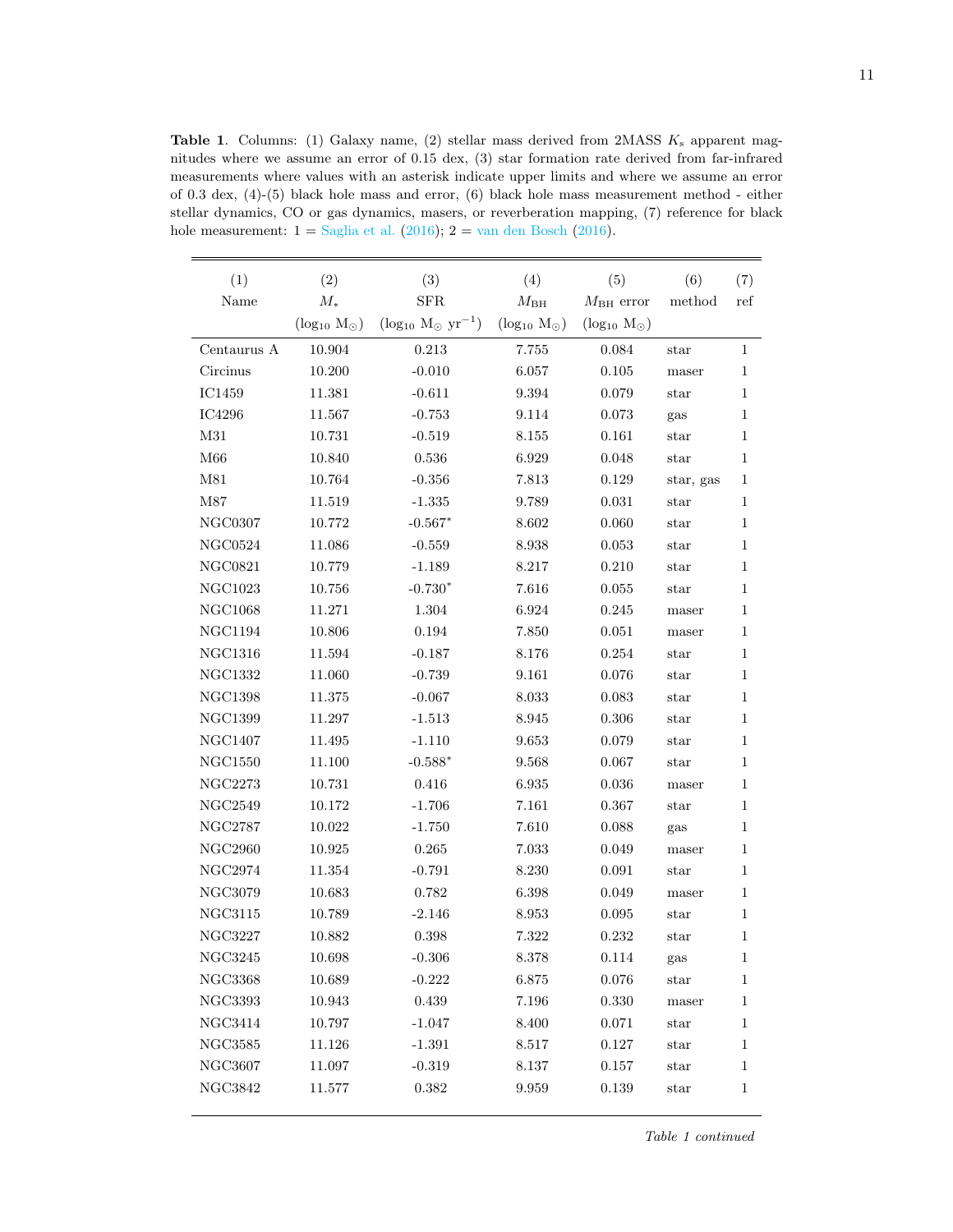$12$  TERRAZAS ET AL.

Table 1 (continued)

| (1)            | (2)                     | (3)                             | (4)                     | (5)                     | (6)           | (7)            |
|----------------|-------------------------|---------------------------------|-------------------------|-------------------------|---------------|----------------|
| Name           | $M_{*}$                 | SFR                             | $M_{\rm BH}$            | $M_{\rm BH}$ error      | method        | ref            |
|                | $(\log_{10} M_{\odot})$ | $(\log_{10} M_{\odot} yr^{-1})$ | $(\log_{10} M_{\odot})$ | $(\log_{10} M_{\odot})$ |               |                |
| NGC3923        | 11.234                  | $-1.766*$                       | 9.449                   | 0.115                   | star          | 1              |
| <b>NGC3998</b> | 10.548                  | $-1.210$                        | 8.927                   | 0.052                   | star          | 1              |
| <b>NGC4151</b> | 10.837                  | 0.051                           | 7.813                   | 0.076                   | $_{\rm star}$ | 1              |
| <b>NGC4258</b> | 10.721                  | $-0.080$                        | 7.577                   | 0.030                   | maser         | 1              |
| <b>NGC4261</b> | 11.427                  | $-1.359$                        | 8.723                   | 0.097                   | gas           | 1              |
| <b>NGC4291</b> | 10.664                  | $-1.193*$                       | 8.990                   | 0.155                   | star          | 1              |
| <b>NGC4472</b> | 11.663                  | $-1.337*$                       | 9.398                   | 0.037                   | $_{\rm star}$ | 1              |
| <b>NGC4594</b> | 11.322                  | $-0.412$                        | 8.823                   | 0.045                   | $_{\rm star}$ | 1              |
| NGC4697        | 10.832                  | $-1.349$                        | $8.305\,$               | 0.112                   | $_{\rm star}$ | 1              |
| NGC4699        | 11.140                  | 0.125                           | 8.246                   | 0.052                   | $_{\rm star}$ | 1              |
| <b>NGC4736</b> | 10.539                  | $-0.061$                        | 6.831                   | 0.123                   | $_{\rm star}$ | 1              |
| <b>NGC4826</b> | 10.774                  | 0.009                           | 6.193                   | 0.131                   | $_{\rm star}$ | 1              |
| <b>NGC4889</b> | 11.836                  | $0.034*$                        | 10.320                  | 0.437                   | $_{\rm star}$ | 1              |
| <b>NGC5018</b> | 11.319                  | $-0.080$                        | 8.021                   | 0.078                   | $_{\rm star}$ | 1              |
| <b>NGC5077</b> | 11.070                  | $-0.976$                        | 8.932                   | 0.268                   | gas           | 1              |
| <b>NGC5328</b> | 11.410                  | $-0.390*$                       | 9.672                   | 0.158                   | $_{\rm star}$ | 1              |
| <b>NGC5419</b> | 11.686                  | $-0.767$                        | 9.860                   | 0.144                   | $_{\rm star}$ | 1              |
| <b>NGC5846</b> | 11.204                  | $-1.453$                        | 9.041                   | 0.058                   | $_{\rm star}$ | 1              |
| <b>NGC6086</b> | 11.475                  | $0.310*$                        | 9.573                   | 0.167                   | $_{\rm star}$ | 1              |
| <b>NGC6251</b> | 11.641                  | $0.707*$                        | 8.788                   | 0.155                   | gas           | 1              |
| <b>NGC7052</b> | 11.450                  | 0.176                           | 8.598                   | 0.230                   | gas           | 1              |
| <b>NGC7457</b> | 10.107                  | $-1.869$                        | 6.954                   | 0.302                   | $_{\rm star}$ | 1              |
| <b>NGC7582</b> | 10.953                  | 1.066                           | 7.741                   | 0.205                   | gas           | 1              |
| <b>NGC7619</b> | 11.395                  | $-0.353$                        | 9.398                   | 0.108                   | $_{\rm star}$ | 1              |
| <b>NGC7768</b> | 11.576                  | $0.151*$                        | 9.127                   | 0.181                   | $_{\rm star}$ | 1              |
| <b>UGC3789</b> | 10.775                  | 0.351                           | 6.985                   | 0.085                   | maser         | 1              |
| 3C120          | 11.448                  | 1.155                           | 7.730                   | 0.150                   | RM            | 2              |
| Ark120         | 11.555                  | 0.800                           | 8.050                   | 0.170                   | RM            | $\overline{2}$ |
| $\rm IC1481$   | 10.843                  | 0.689                           | 7.150                   | $0.130\,$               | maser         | $\,2$          |
| Mrk110         | 10.822                  | 0.257                           | 7.280                   | 0.210                   | ${\rm RM}$    | $\,2$          |
| Mrk279         | 11.384                  | 1.035                           | 7.400                   | $0.230\,$               | ${\rm RM}$    | $\overline{2}$ |
| Mrk290         | 10.687                  | $-0.029$                        | 7.260                   | 0.170                   | $\mathrm{RM}$ | 2              |
| Mrk335         | 11.251                  | 0.403                           | 7.210                   | 0.160                   | $\mathrm{RM}$ | $\,2$          |
| Mrk509         | 11.525                  | $1.108\,$                       | 8.030                   | 0.150                   | ${\rm RM}$    | $\overline{2}$ |
| Mrk590         | 11.478                  | 0.610                           | $7.550\,$               | 0.180                   | ${\rm RM}$    | $\overline{2}$ |
| Mrk79          | 11.230                  | 0.820                           | 7.580                   | 0.230                   | RM            | $\,2$          |
| Mrk817         | 11.304                  | $1.216\,$                       | 7.570                   | 0.180                   | ${\rm RM}$    | $\overline{2}$ |
| NGC1600        | 12.175                  | $-0.077$                        | 10.230                  | 0.040                   | star          | $\overline{2}$ |
| NGC3516        | 10.942                  | 0.066                           | 7.370                   | 0.160                   | $\mathrm{RM}$ | $\overline{2}$ |
| <b>NGC3783</b> | 10.981                  | 0.434                           | 7.360                   | 0.190                   | ${\rm RM}$    | $\overline{2}$ |
| NGC4253        | 10.737                  | 0.734                           | 6.800                   | 0.170                   | ${\rm RM}$    | $\overline{2}$ |
|                |                         |                                 |                         |                         |               |                |

Table 1 continued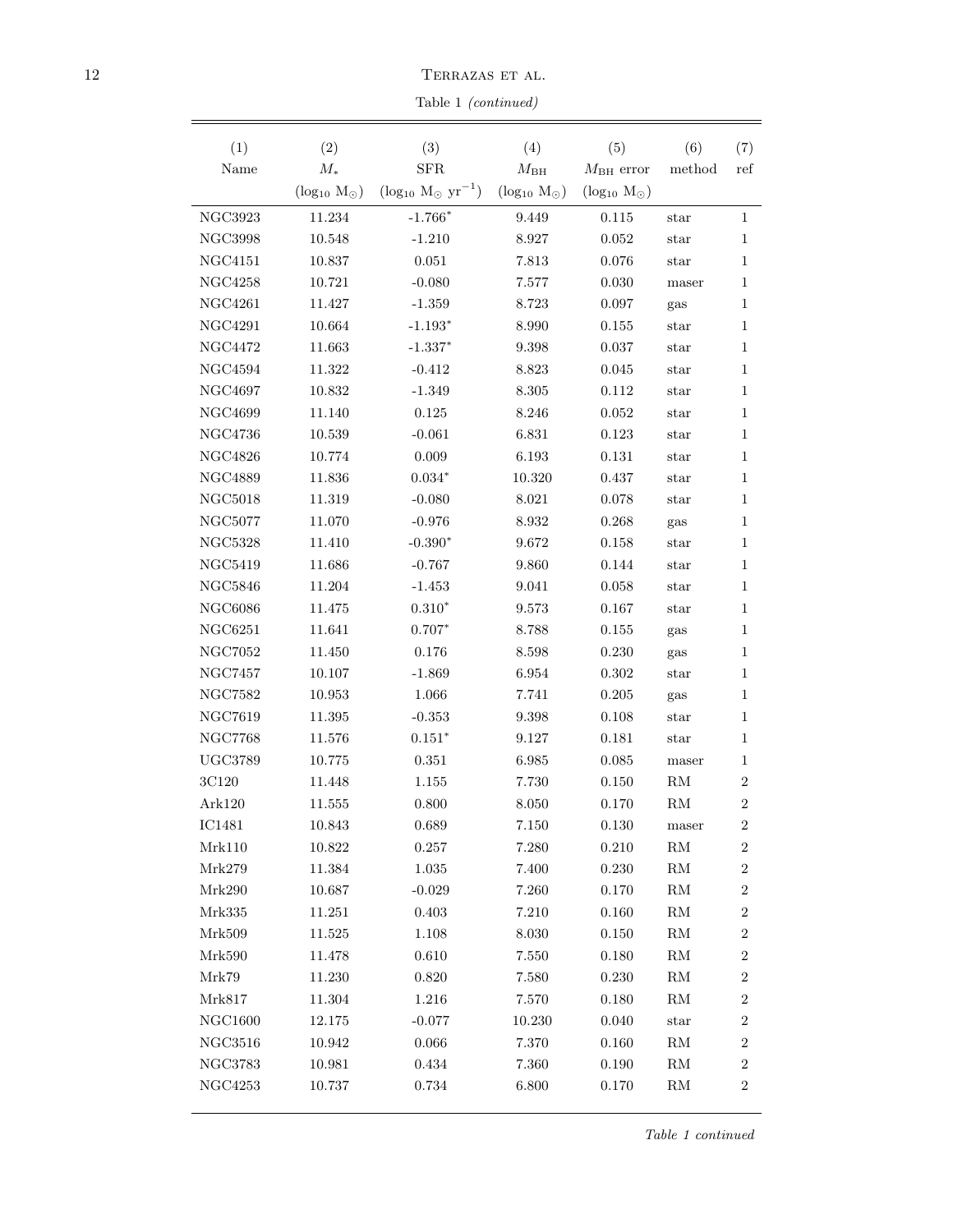| (1)            | (2)                     | (3)                             | (4)                     | (5)                     | (6)           | (7)            |
|----------------|-------------------------|---------------------------------|-------------------------|-------------------------|---------------|----------------|
| Name           | $M_*$                   | <b>SFR</b>                      | $M_{\rm BH}$            | $M_{\rm BH}$ error      | method        | ref            |
|                | $(\log_{10} M_{\odot})$ | $(\log_{10} M_{\odot} yr^{-1})$ | $(\log_{10} M_{\odot})$ | $(\log_{10} M_{\odot})$ |               |                |
| NGC4593        | 11.164                  | $\rm 0.381$                     | 6.860                   | 0.210                   | RM            | $\overline{2}$ |
| <b>NGC5273</b> | 10.099                  | $-0.961$                        | 6.610                   | 0.270                   | RM            | $\overline{2}$ |
| NGC5548        | 11.165                  | 0.445                           | 7.700                   | 0.130                   | RM            | $\overline{2}$ |
| NGC5765b       | 11.209                  | 1.434                           | 7.660                   | 0.030                   | maser         | $\overline{2}$ |
| NGC6814        | 10.843                  | 0.286                           | 7.020                   | 0.170                   | RM            | $\overline{2}$ |
| NGC7469        | 11.011                  | 1.434                           | 6.940                   | 0.160                   | RM            | $\overline{2}$ |
| NGC1097        | 11.009                  | 0.766                           | 8.140                   | 0.090                   | $_{\rm CO}$   | $\overline{2}$ |
| NGC1275        | 11.646                  | 1.109                           | 8.980                   | 0.200                   | gas           | $\overline{2}$ |
| NGC3665        | 11.194                  | 0.246                           | 8.760                   | 0.090                   | $_{\rm CO}$   | $\overline{2}$ |
| NGC3706        | 11.361                  | $-1.002$                        | 9.770                   | 0.060                   | star          | $\overline{2}$ |
| NGC4303        | 10.955                  | 0.674                           | 6.510                   | 0.740                   | gas           | $\overline{2}$ |
| NGC4742        | 10.226                  | $-1.175$                        | 7.100                   | 0.150                   | star          | $\overline{2}$ |
| <b>NGC5495</b> | 11.392                  | 0.963                           | 7.080                   | 0.300                   | maser         | $\overline{2}$ |
| NGC7332        | 10.656                  | $-1.279$                        | 7.080                   | 0.180                   | $_{\rm star}$ | $\overline{2}$ |
|                |                         |                                 |                         |                         |               |                |

Table 1 (continued)

Table 2. Columns: (1) Galaxy name; (2)-(3) distances and errors taken from the same references as the black hole masses, see Column 7 in Table [1;](#page-7-0) (4) extinction-corrected 2MASS 'total'  $K_s$  apparent magnitudes from [Huchra et al.](#page-8-27) [\(2012\)](#page-8-27) unless the value has an asterisk in which case these are taken from the 2MASS LGA Catalog [\(Jarrett et al.](#page-8-50) [2003\)](#page-8-50); (5)-(8) IRAS  $12\mu$ ,  $25\mu$ ,  $60\mu$ ,  $100\mu$  flux measurements; (9) MIPS 70 $\mu$  flux measurement; (10) IRAS measurement reference:  $1 = \text{Rice et al.}$  $1 = \text{Rice et al.}$  $1 = \text{Rice et al.}$  [\(1988\)](#page-9-17),  $2 =$  corrections to [Knapp et al.](#page-8-28) [\(1989\)](#page-8-28) in NED by Knapp (1994),  $3 =$  [Moshir & et al.](#page-9-18) [\(1990\)](#page-9-18),  $4 =$  [Surace et al.](#page-9-19) [\(2004\)](#page-9-19),  $5 =$  [Ghosh et al.](#page-8-51) [\(1992\)](#page-8-51),  $6 =$  [Serjeant & Hatziminaoglou](#page-9-20) [\(2009\)](#page-9-20); (11) MIPS measurement reference:  $1 = \text{Temi et al.} (2009), 2 = \text{Dale et al.} (2009), 3 = \text{Tempel et al.} (2010), 4 = \text{Engelbracht et al.} (2008), 5 = \text{Longel } (2000)$  $1 = \text{Temi et al.} (2009), 2 = \text{Dale et al.} (2009), 3 = \text{Tempel et al.} (2010), 4 = \text{Engelbracht et al.} (2008), 5 = \text{Longel } (2000)$  $1 = \text{Temi et al.} (2009), 2 = \text{Dale et al.} (2009), 3 = \text{Tempel et al.} (2010), 4 = \text{Engelbracht et al.} (2008), 5 = \text{Longel } (2000)$  $1 = \text{Temi et al.} (2009), 2 = \text{Dale et al.} (2009), 3 = \text{Tempel et al.} (2010), 4 = \text{Engelbracht et al.} (2008), 5 = \text{Longel } (2000)$  $1 = \text{Temi et al.} (2009), 2 = \text{Dale et al.} (2009), 3 = \text{Tempel et al.} (2010), 4 = \text{Engelbracht et al.} (2008), 5 = \text{Longel } (2000)$  $1 = \text{Temi et al.} (2009), 2 = \text{Dale et al.} (2009), 3 = \text{Tempel et al.} (2010), 4 = \text{Engelbracht et al.} (2008), 5 = \text{Longel } (2000)$  $1 = \text{Temi et al.} (2009), 2 = \text{Dale et al.} (2009), 3 = \text{Tempel et al.} (2010), 4 = \text{Engelbracht et al.} (2008), 5 = \text{Longel } (2000)$  $1 = \text{Temi et al.} (2009), 2 = \text{Dale et al.} (2009), 3 = \text{Tempel et al.} (2010), 4 = \text{Engelbracht et al.} (2008), 5 = \text{Longel } (2000)$  $1 = \text{Temi et al.} (2009), 2 = \text{Dale et al.} (2009), 3 = \text{Tempel et al.} (2010), 4 = \text{Engelbracht et al.} (2008), 5 = \text{Longel } (2000)$  $1 = \text{Temi et al.} (2009), 2 = \text{Dale et al.} (2009), 3 = \text{Tempel et al.} (2010), 4 = \text{Engelbracht et al.} (2008), 5 = \text{Longel } (2000)$  $1 = \text{Temi et al.} (2009), 2 = \text{Dale et al.} (2009), 3 = \text{Tempel et al.} (2010), 4 = \text{Engelbracht et al.} (2008), 5 = \text{Longel } (2000)$  $1 = \text{Temi et al.} (2009), 2 = \text{Dale et al.} (2009), 3 = \text{Tempel et al.} (2010), 4 = \text{Engelbracht et al.} (2008), 5 = \text{Longel } (2000)$  $1 = \text{Temi et al.} (2009), 2 = \text{Dale et al.} (2009), 3 = \text{Tempel et al.} (2010), 4 = \text{Engelbracht et al.} (2008), 5 = \text{Longel } (2000)$  $1 = \text{Temi et al.} (2009), 2 = \text{Dale et al.} (2009), 3 = \text{Tempel et al.} (2010), 4 = \text{Engelbracht et al.} (2008), 5 = \text{Longel } (2000)$  $1 = \text{Temi et al.} (2009), 2 = \text{Dale et al.} (2009), 3 = \text{Tempel et al.} (2010), 4 = \text{Engelbracht et al.} (2008), 5 = \text{Longel } (2000)$  $=$  [Shang et al.](#page-9-40) [\(2011\)](#page-9-40),  $6 =$  [Landt et al.](#page-9-41) [\(2010\)](#page-9-41). If there is a reference but no flux measurement then this is taken to be a non-detection. <sup>1</sup>The SFRs for NGC 1023 and NGC6251 are calculated based on  $12\mu$ m and  $25\mu$ m detections and therefore may be contaminated by an AGN. We therefore use these detections to obtain upper limits on these galaxies' SFRs.

<sup>†</sup>NGC7768 has an IRAS  $25\mu$ m detection yet is likely contaminated by a nearby star, therefore we omit this value since it is clearly an elliptical BCG.

| (1)<br>Name    | (2)<br>Distance | (3)<br>Distance error | (4)<br>$K_{\rm s}$ | (5)<br>IRAS $12\mu$ | (6)<br>IRAS $25\mu$      | (7)<br>IRAS $60\mu$      | (8)<br>IRAS $100\mu$     | (9)<br>MIPS $70\mu$      | (10)<br>IRAS ref | (11)<br>MIPS ref |
|----------------|-----------------|-----------------------|--------------------|---------------------|--------------------------|--------------------------|--------------------------|--------------------------|------------------|------------------|
|                | (Mpc)           | (Mpc)                 |                    | $(\mathrm{Jy})$     | $(\mathrm{Jy})$          | $(\mathrm{Jy})$          | $(\mathrm{Jy})$          | $(\mathrm{Jy})$          |                  |                  |
| Centaurus A    | 3.620           | 0.200                 | 3.490              | 23.030              | 30.740                   | 217.570                  | 501.200                  | $\overline{a}$           |                  |                  |
| Circinus       | 2.820           | 0.470                 | 4.710              | 18.800              | 68.440                   | 248.700                  | 315.850                  |                          | 5                |                  |
| IC1459         | 28.920          | 3.739                 | 6.810              | 0.170               | 0.320                    | 0.510                    | 1.180                    | 0.542                    | $\overline{2}$   |                  |
| IC4296         | 49.200          | 3.628                 | 7.500              |                     | $\overline{\phantom{a}}$ | 0.140                    | 0.260                    | 0.118                    | $\overline{2}$   |                  |
| M31            | 0.774           | 0.032                 | 0.573              | 163.000             | 108.000                  | 536.000                  | 2928.400                 | 1200.000                 |                  | 3                |
| M66            | 10.050          | 1.092                 | $5.869*$           | 4.170               | 7.720                    | 56.310                   | 144.960                  | 91.900                   |                  | $\overline{2}$   |
| M81            | 3.604           | 0.133                 | 3.831              | 5.860               | 5.420                    | 44.700                   | 174.000                  | 85.300                   |                  | $\overline{2}$   |
| M87            | 16.680          | 0.615                 | 5.270              | 0.440               | 0.187                    | 0.390                    | 0.410                    | 0.483                    | $\overline{2}$   |                  |
| NGC0307        | 52.800          | 5.736                 | 9.641              |                     | $\overline{\phantom{a}}$ | $\overline{\phantom{a}}$ | $\overline{\phantom{a}}$ | $\overline{\phantom{a}}$ | $\overline{2}$   |                  |
| NGC0524        | 24.220          | 2.234                 | 7.163              | 0.240               | $\overline{\phantom{a}}$ | 0.760                    | 2.050                    | $\overline{\phantom{0}}$ | $\overline{2}$   |                  |
| <b>NGC0821</b> | 23.440          | 1.837                 | 7.861              |                     | $\qquad \qquad$          | $\qquad \qquad -$        | 0.500                    | $\overline{\phantom{0}}$ | $\overline{2}$   |                  |

Table 2 continued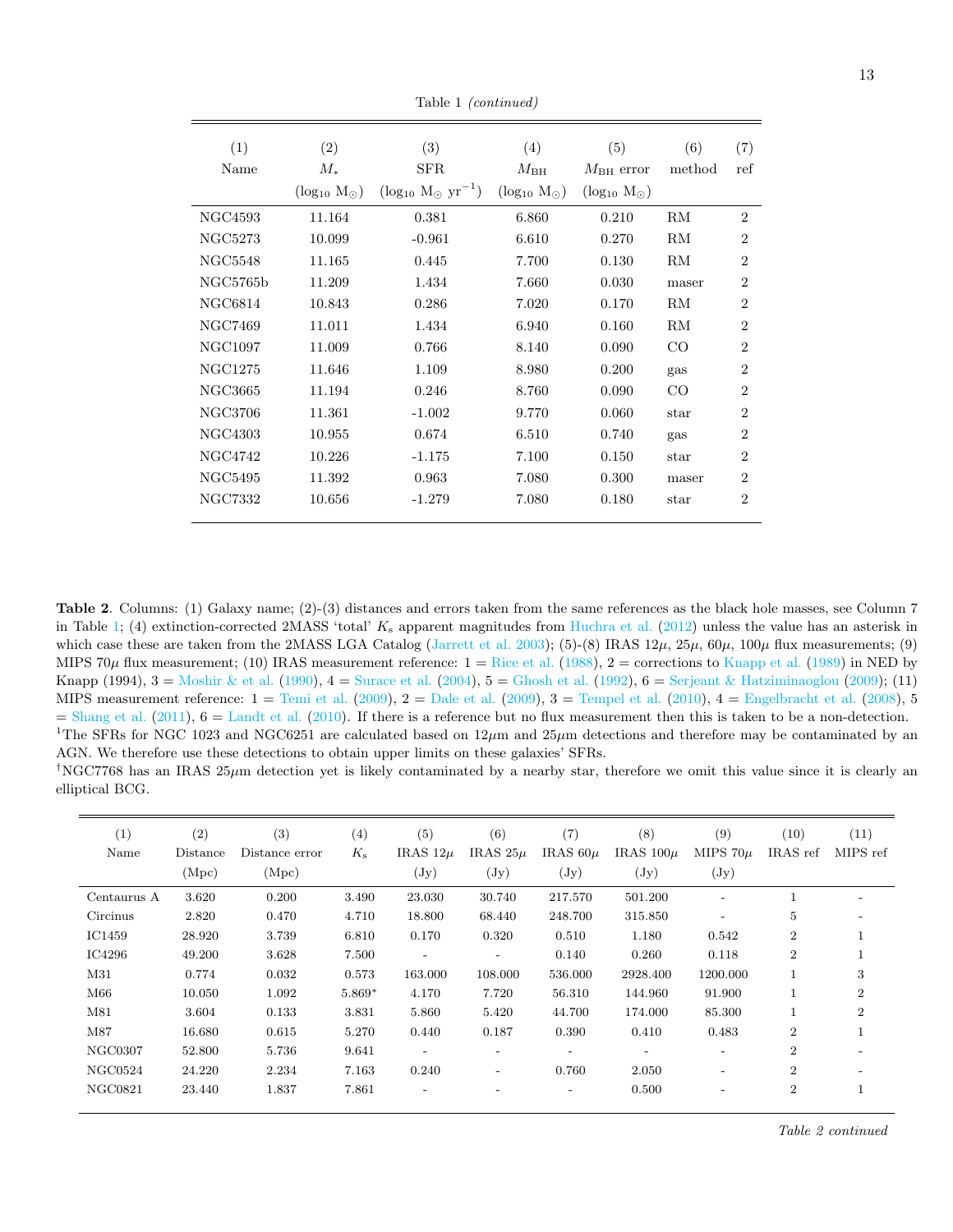${\rm TERRAZAS~ET~AL}.$ 

Table 2 (continued)

| (1)                  | (2)             | (3)            | (4)            | (5)                      | (6)                      | (7)                      | (8)                        | (9)                                 | (10)                     | (11)                             |
|----------------------|-----------------|----------------|----------------|--------------------------|--------------------------|--------------------------|----------------------------|-------------------------------------|--------------------------|----------------------------------|
| Name                 | Distance        | Distance error | $K_{\rm s}$    | IRAS $12\mu$             | IRAS $25\mu$             |                          | IRAS $60\mu$ IRAS $100\mu$ | MIPS $70\mu$                        | IRAS ref MIPS ref        |                                  |
|                      | (Mpc)           | (Mpc)          |                | $(\mathrm{Jy})$          | $(\mathrm{Jy})$          | $(\mathrm{Jy})$          | $(\mathrm{Jy})$            | $(\mathrm{Jy})$                     |                          |                                  |
| NGC1023 <sup>1</sup> | 10.810          | 0.797          | 6.238          | 0.240                    | $\sim$                   | $\mathbf{r}$             | $\mathcal{L}$              | $\frac{1}{2}$                       | $\,2$                    | $\mathbf{1}$                     |
| <b>NGC1068</b>       | 15.900          | 9.411          | 5.788          | 39.700                   | 85.040                   | 176.200                  | 224.000                    |                                     | $\,3$                    |                                  |
| <b>NGC1194</b>       | 57.980          | 6.299          | 9.758          | 0.266                    | 0.512                    | 0.770                    | $\overline{\phantom{a}}$   |                                     | 3                        |                                  |
| <b>NGC1316</b>       | 18.600          | 0.600          | 5.320          | 0.330                    | 0.290                    | 3.070                    | 8.110                      | 5.440                               | $\overline{2}$           | $\mathbf{1}$                     |
| <b>NGC1332</b>       | 22.300          | 1.851          | 7.050          | 0.100                    | 0.110                    | 0.510                    | 1.810                      |                                     | $\boldsymbol{2}$         |                                  |
| <b>NGC1398</b>       | 24.770          | 4.125          | $6.49*$        | 0.143                    | 0.116                    | 1.141                    | 8.963                      |                                     | 3                        |                                  |
| NGC1399              | 20.850          | 0.672          | 6.310          | 0.100                    |                          |                          | 0.300                      | 0.016                               | $\boldsymbol{2}$         | $\mathbf 1$                      |
| <b>NGC1407</b>       | 28.050          | 3.367          | 6.460          | 0.120                    |                          | 0.140                    | 0.480                      |                                     | $\boldsymbol{2}$         | $\mathbf{1}$                     |
| <b>NGC1550</b>       | 51.570          | 5.603          | 8.770          | $\overline{\phantom{a}}$ |                          |                          |                            |                                     | $\boldsymbol{2}$         |                                  |
| <b>NGC2273</b>       | 29.500          | 1.903          | 8.480          | 0.400                    | 1.360                    | 6.020                    | 10.000                     |                                     | 3                        |                                  |
| <b>NGC2549</b>       | 12.700          | 1.642          | 8.046          | $\overline{\phantom{a}}$ | $\overline{\phantom{a}}$ | 0.260                    | 0.370                      |                                     | $\overline{2}$           |                                  |
| <b>NGC2787</b>       | 7.450           | 1.241          | 7.263          | 0.080                    | 0.100                    | 0.600                    | 1.180                      | 1.017                               | $\overline{2}$           | $\mathbf{1}$                     |
| <b>NGC2960</b>       | 67.100          | 7.120          | 9.780          | $\overline{\phantom{a}}$ |                          | 0.708                    | 1.657                      | $\mathcal{L}_{\mathcal{A}}$         | 3                        |                                  |
| NGC2974              | 21.500          | 2.381          | 6.236          | $\overline{\phantom{a}}$ | $\blacksquare$           | 0.420                    | 1.900                      | 0.682                               | $\overline{2}$           | $\mathbf 1$                      |
| <b>NGC3079</b>       | 15.900          | 1.246          | 7.258          | 1.523                    | 2.272                    | 44.500                   | 89.200                     | 63.700                              | 3                        | $\overline{4}$                   |
| <b>NGC3115</b>       | 9.540           | 0.396          | 5.883          | 0.360                    | 0.110                    | 0.130                    | $\sim$ $-$                 | 0.052                               | $\boldsymbol{2}$         | $\,1$                            |
| <b>NGC3227</b>       | 23.750          | 2.630          | 7.631          | 0.667                    | 1.764                    | 7.825                    | 17.590                     | $\overline{\phantom{a}}$            | 3                        |                                  |
| NGC3245              | 21.380          | 1.972          | 7.862          | 0.160                    | 0.230                    | 2.030                    | 3.970                      | $\blacksquare$                      | $\boldsymbol{2}$         |                                  |
| NGC3368              | 10.400          | 0.959          | 6.320          | 0.535                    | 0.544                    | 8.261                    | 25.930                     | 14.500                              | 3                        | $\overline{2}$                   |
| <b>NGC3393</b>       | 49.200          | 8.194          | 9.059          | 0.131                    | 0.753                    | 2.251                    | 3.873                      | $\overline{\phantom{a}}$            | $\,3$                    |                                  |
| NGC3414              | 25.200          | 2.738          | 7.972          | 0.080                    | $\sim$                   | 0.250                    | 0.560                      |                                     | $\boldsymbol{2}$         |                                  |
| NGC3585              | 20.510          | 1.702          | 6.703          | 0.120                    | 0.210                    | 0.160                    |                            | 0.080                               | $\overline{2}$           | $\mathbf{1}$                     |
| NGC3607              | 22.650          | 1.775          | 6.990          | $\overline{\phantom{a}}$ |                          |                          |                            | 1.761                               |                          | $\mathbf 1$                      |
| NGC3842              | 92.200          | 10.638         | 8.840          | 0.090                    |                          | 0.360                    | 1.490                      |                                     | $\boldsymbol{2}$         |                                  |
| NGC3923              | 20.880          | 2.700          | $6.471*$       | 0.130                    |                          | $\overline{\phantom{a}}$ |                            | 0.024                               | $\boldsymbol{2}$         | $\mathbf{1}$                     |
| NGC3998              | 14.300          | 1.253          | 7.365          | 0.140                    | 0.130                    | 0.550                    | 1.150                      | $\overline{\phantom{a}}$            | $\boldsymbol{2}$         |                                  |
| NGC4151              | 20.000          | 2.772          | 7.371          | 1.970                    | 4.830                    | 6.320                    | 7.640                      | $\blacksquare$                      | 3                        |                                  |
| NGC4258              | 7.270           | 0.503          | 5.464          | 2.250                    | 2.810                    | 21.600                   | 78.390                     | 40.700                              | $\mathbf{1}$             | $\boldsymbol{2}$                 |
| <b>NGC4261</b>       | 32.360          | 2.835          | 6.940          | 0.180                    | 0.090                    | 0.080                    | 0.150                      | 0.127                               | $\boldsymbol{2}$         | $\mathbf 1$                      |
| <b>NGC4291</b>       | 26.580          | 3.931          | 8.420          | $\sim$ $-$               |                          | $\overline{\phantom{a}}$ |                            | $\overline{\phantom{a}}$            | $\boldsymbol{2}$         | $\mathbf{1}$                     |
| <b>NGC4472</b>       |                 | 0.592          | 4.970          | 0.200                    |                          |                          |                            | 0.061                               | $\boldsymbol{2}$         |                                  |
| <b>NGC4594</b>       | 17.140          | 0.819          | 4.625          | 0.740                    | 0.500                    |                          | 22.900                     | 7.310                               | $\mathbf{1}$             | $\mathbf{1}$<br>$\boldsymbol{2}$ |
|                      | 9.870           |                |                |                          |                          | 4.260                    |                            |                                     |                          |                                  |
| $\rm NGC4697$        | 12.540          | 0.404          | $6.370\,$      | $0.290\,$                | $\sim$ $-$               | $0.460\,$                | $1.240\,$                  | 0.618                               | $\,2$                    | 1                                |
| NGC4699<br>NGC4736   | 18.900<br>5.000 | 2.053          | 6.489<br>5.106 | 0.383<br>4.770           | 0.340                    | 4.979                    | 19.020<br>135.340          | $\overline{\phantom{a}}$<br>101.000 | 3<br>$\mathbf{1}$        |                                  |
| <b>NGC4826</b>       |                 | 0.786          |                |                          | 6.830                    | 62.410                   |                            |                                     |                          | $\boldsymbol{2}$                 |
|                      | 7.270           | 1.177          | 5.330          | 1.710                    | 2.000                    | 33.860                   | 77.380                     | 52.900                              | $\mathbf{1}$             | $\boldsymbol{2}$                 |
| NGC4889              | 102.000         | 5.169          | 8.410          | $\overline{\phantom{a}}$ |                          |                          |                            |                                     | $\overline{2}$           |                                  |
| <b>NGC5018</b>       | 40.550          | 4.867          | 7.700          | 0.200                    |                          | 0.950                    | 1.860                      | 1.174                               | $\boldsymbol{2}$         | $\mathbf 1$                      |
| <b>NGC5077</b>       | 38.700          | 8.442          | 8.220          |                          |                          |                          |                            | 0.133                               | $\overline{\phantom{0}}$ | $\mathbf{1}$                     |
| <b>NGC5328</b>       | 64.100          | 6.964          | 8.467          |                          |                          |                          |                            |                                     | $\boldsymbol{2}$         |                                  |
| NGC5419              | 56.200          | 6.106          | $7.492*$       |                          |                          |                          | 0.230                      | $\overline{\phantom{a}}$            | $\,2$                    | $\mathbf{1}$                     |
| NGC5846              | 24.900          | 2.297          | 6.929          |                          |                          |                          | $\overline{\phantom{a}}$   | 0.107                               | $\boldsymbol{2}$         | $\mathbf{1}$                     |
| <b>NGC6086</b>       | 138.000         | 11.452         | 9.970          |                          |                          |                          |                            | $\overline{\phantom{a}}$            | $\boldsymbol{2}$         |                                  |
| NGC6251 <sup>1</sup> | 108.400         | 8.996          | 9.030          | $\overline{\phantom{a}}$ | 0.100                    | $\overline{\phantom{a}}$ | $\overline{\phantom{a}}$   |                                     | $\boldsymbol{2}$         |                                  |
| <b>NGC7052</b>       | 70.400          | 8.449          | 8.570          | 0.050                    | $\overline{\phantom{a}}$ | 0.450                    | 1.420                      |                                     | $\boldsymbol{2}$         |                                  |
| NGC7457              | 12.530          | 1.214          | 8.179          | $\sim$                   | $\overline{\phantom{a}}$ | 0.110                    | 0.450                      |                                     | $\,2$                    | $\mathbf{1}$                     |
| <b>NGC7582</b>       | 22.300          | 9.845          | 7.316          | 1.620                    | 6.436                    | 49.100                   | 72.920                     |                                     | 3                        |                                  |

Table 2 continued